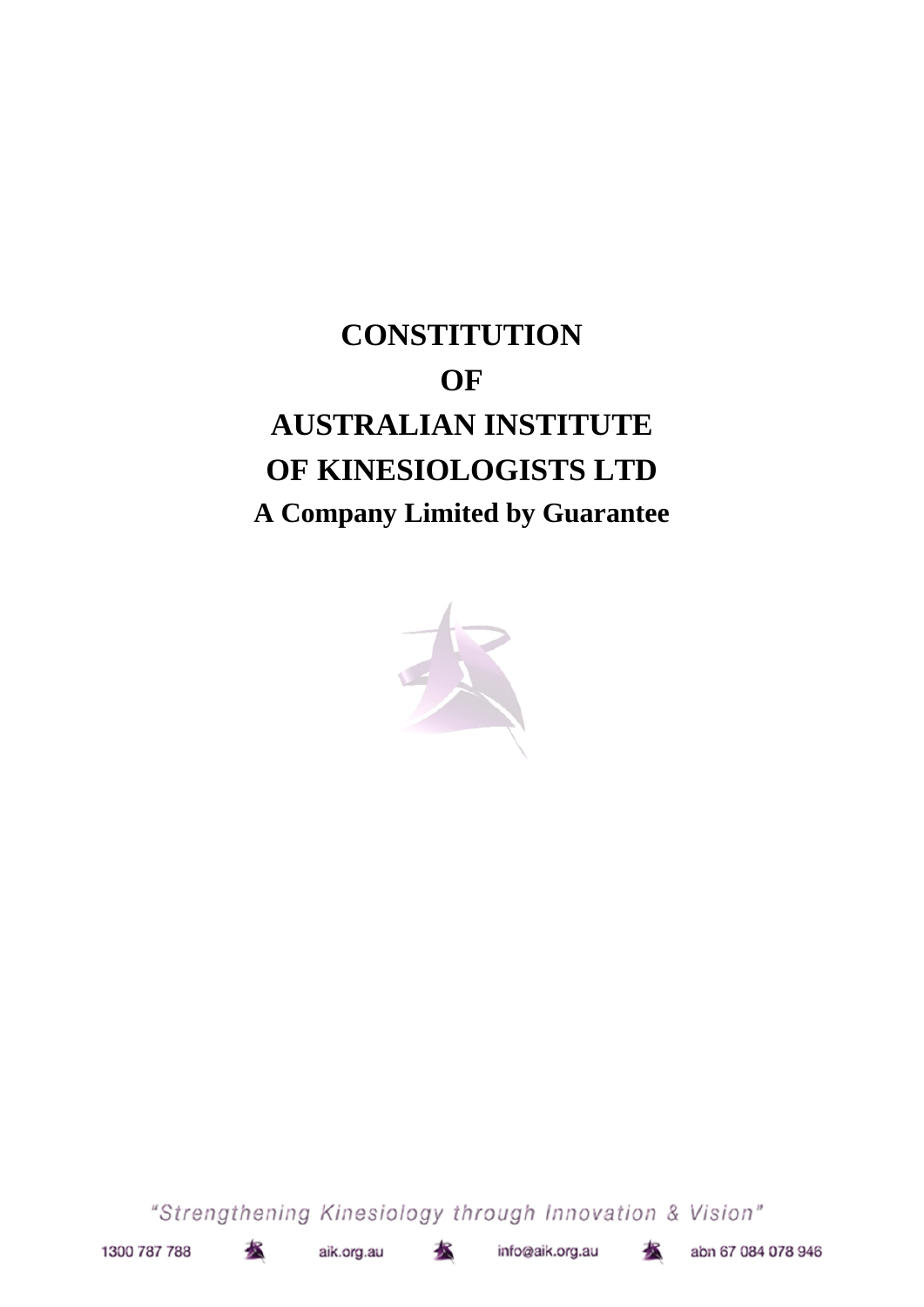# **CONTENTS**

| RESIGNATION OR REMOVAL FROM OFFICE OF MEMBER OF NATIONAL EXECUTIVE  16                   |  |
|------------------------------------------------------------------------------------------|--|
|                                                                                          |  |
| MEETINGS OF THE NATIONAL EXECUTIVE <b>CONSIDERING MEETINGS</b> OF THE NATIONAL EXECUTIVE |  |
|                                                                                          |  |
|                                                                                          |  |
|                                                                                          |  |
|                                                                                          |  |
|                                                                                          |  |
|                                                                                          |  |
|                                                                                          |  |
|                                                                                          |  |
|                                                                                          |  |
|                                                                                          |  |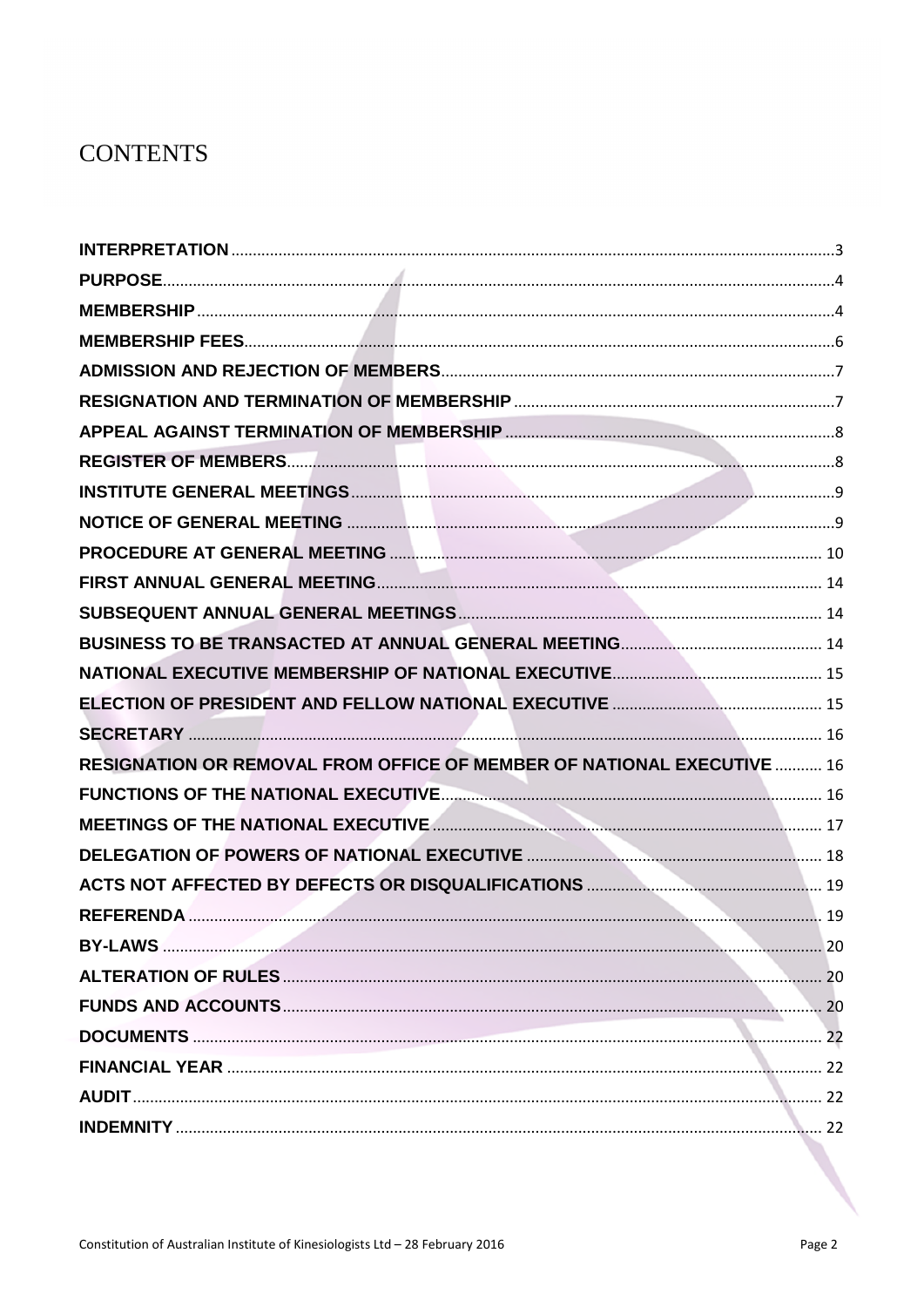# **INTERPRETATION**

#### 1. **In this Constitution:**

"Accredited Modalities of Kinesiology" means all Modalities of Kinesiology listed as accredited by the National Executive from time to time.

"The Institute" means this Company established pursuant to this Constitution known as the Australian Institute of Kinesiologists Ltd.

"By Laws" means a written provision published by the National Executive which is consistent with this Constitution contained in a separate document, regulating the conduct of The Institute.

"Key management personnel" means people having authority and responsibility for planning, directing and controlling the activities of The Institute, directly or indirectly, including any National Executive Member.

"Member" means a person who is a Member of The Institute.

"Qualified Member" means all Members of the Institute except Student and Associate.

"National Executive" means the National Executive of The Institute, being the President and the other National Executive Members, appointed in accordance with Clause 29 of this Constitution.

"Secretary" is the Electoral Officer unless a person is appointed to that position by the National Executive or The Institute in General Meeting.

Expressions referring to writing shall, unless the contrary appears, be construed as including references to printing, lithography, photography and other modes of representing or reproducing works in a visible form, including digital form and any computer form.

Words of expression contained in these regulations shall be interpreted in accordance with the provisions of the *Corporations Act 2001 (Cth)* in force from time to time.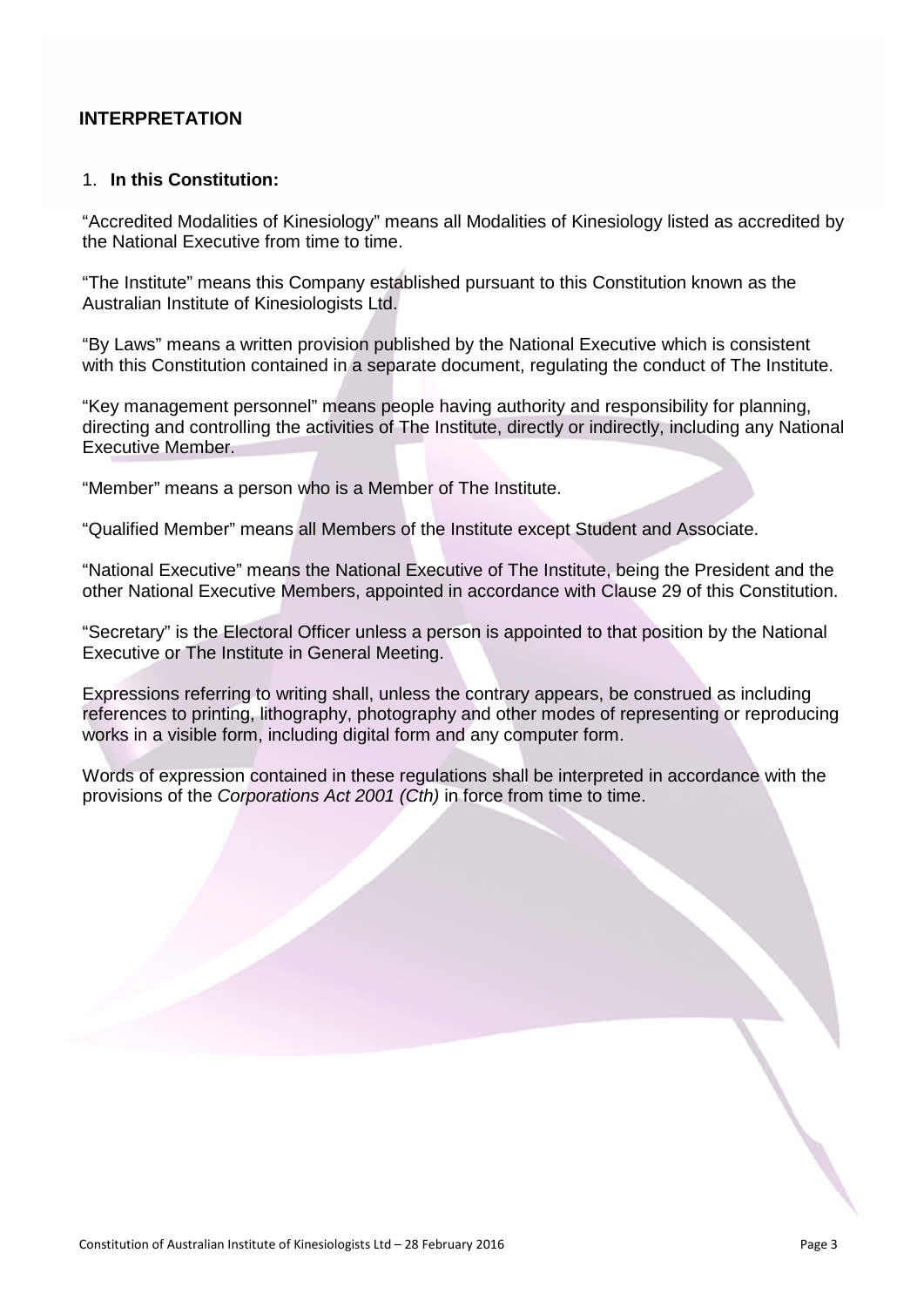# **PURPOSE**

- 2. The Institute is established for the purposes set out below:
	- a) To promote and foster the understanding of all Accredited Modalities of Kinesiology;
	- b) To promote and foster meeting and to encourage the sharing of knowledge and ideas between practitioners of Accredited Modalities of Kinesiology;
	- c) To formulate, accredit and publish uniform standards for Kinesiology practice and use these standards to facilitate the development and management of Kinesiology;
	- d) To work towards recognition of the role of Kinesiology
	- e) To work towards the official recognition of Kinesiology by government as a recognised branch of the health and healing profession; and
	- f) To work towards improved health and the relief of sickness and suffering within the Commonwealth of Australia.

#### **MEMBERSHIP**

- 3. a) The Membership of The Institute shall consist of the following levels of Members:
	- i. Fellow
	- ii. Associate Fellow
	- iii. Registered Specialist Professional
	- iv. Registered Professional Member
	- v. Registered Member
	- vi. Standard Member
	- vii. Student
	- viii. Associate Member / Professional Associate Member

Each and any of whom may also be declared to be

- ix. Life Member; and/or
- x. Honorary Member
- b) Subject to the sub-clauses which follow this clause, the number of Members of each level is unlimited.
- c) Every person who:
	- i. At the date of incorporation of The Institute was a Member of the incorporated associations called The Australian Kinesiology Association Inc. or I-ASK Australia Inc.; and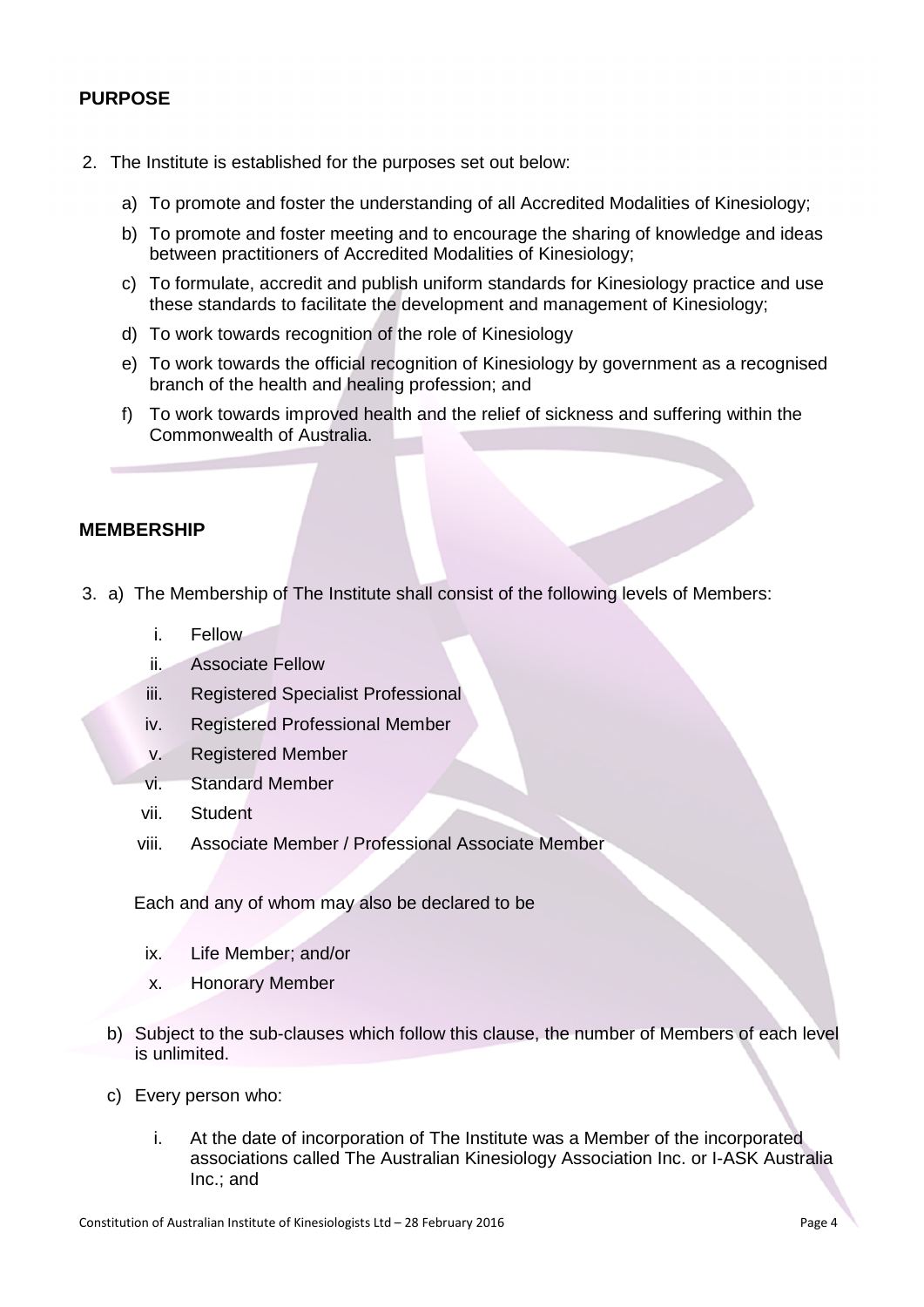- ii. Agrees in writing to become a Member of The Institute on or before a date fixed by the National Executive for that purpose shall be admitted by the National Executive Board, to the equivalent level of Membership of The Institute as that Member held in the Australian Kinesiology Association Inc. or I-ASK Australia Inc. upon payment of the scheduled fee for such Membership.
- iii. Notwithstanding sub clause 3c(ii) hereof, a person may apply to be admitted to a level of Membership higher in the ranking set out in sub clause 3a above than that person held in the Australian Kinesiology Association Inc., provided the person concerned consents.
- d) Fellow

No person may be invited to become a Fellow within the first two years of incorporation of The Institute. A person may only be admitted by the National Executive Board to the status of Fellow if that person has satisfied all requirements for admission to the status of Associate Fellow and has made substantial contribution to the advancement of the objects of The Institute.

A person's status of Fellow may be revoked and that person may be admitted to another level of Membership by the National Executive Board if the Member:

- i. Fails to comply with the Constitution or By-Laws;
- ii. Has Membership fees in arrears for a period of two (2) months or more, without prior arrangement with the National Executive Board or National Executive; or
- iii. Conducts himself, herself or itself in a manner injurious or prejudicial to the interests of The Institute.
- e) Associate Fellow

A person may only be admitted to the status of Associate Fellow, if that person has the education and / or experience as published or necessary for such admission in the By-Laws, and the requirements for Associate Fellow shall be less than for Fellow, but must be such as to demonstrate and adequate standard of education and experience.

f) Registered Specialist Professional Member

A person may only be admitted to the status of Registered Specialist Professional Member if they have the education and / or experience as published or necessary for such admission by the By-Laws and the requirements for Registered Specialist Professional Member shall be less than for Associate Fellow but must be such as to demonstrate an adequate standard of education and experience.

g) Registered Professional Member

A person may only be admitted to the status of Registered Professional Member if they have the education and / or experience as published or necessary for such admission by the By-Laws and the requirements for Registered Professional Member shall be less than for Registered Specialist Professional Member but must be such as to demonstrate an adequate standard of education and experience.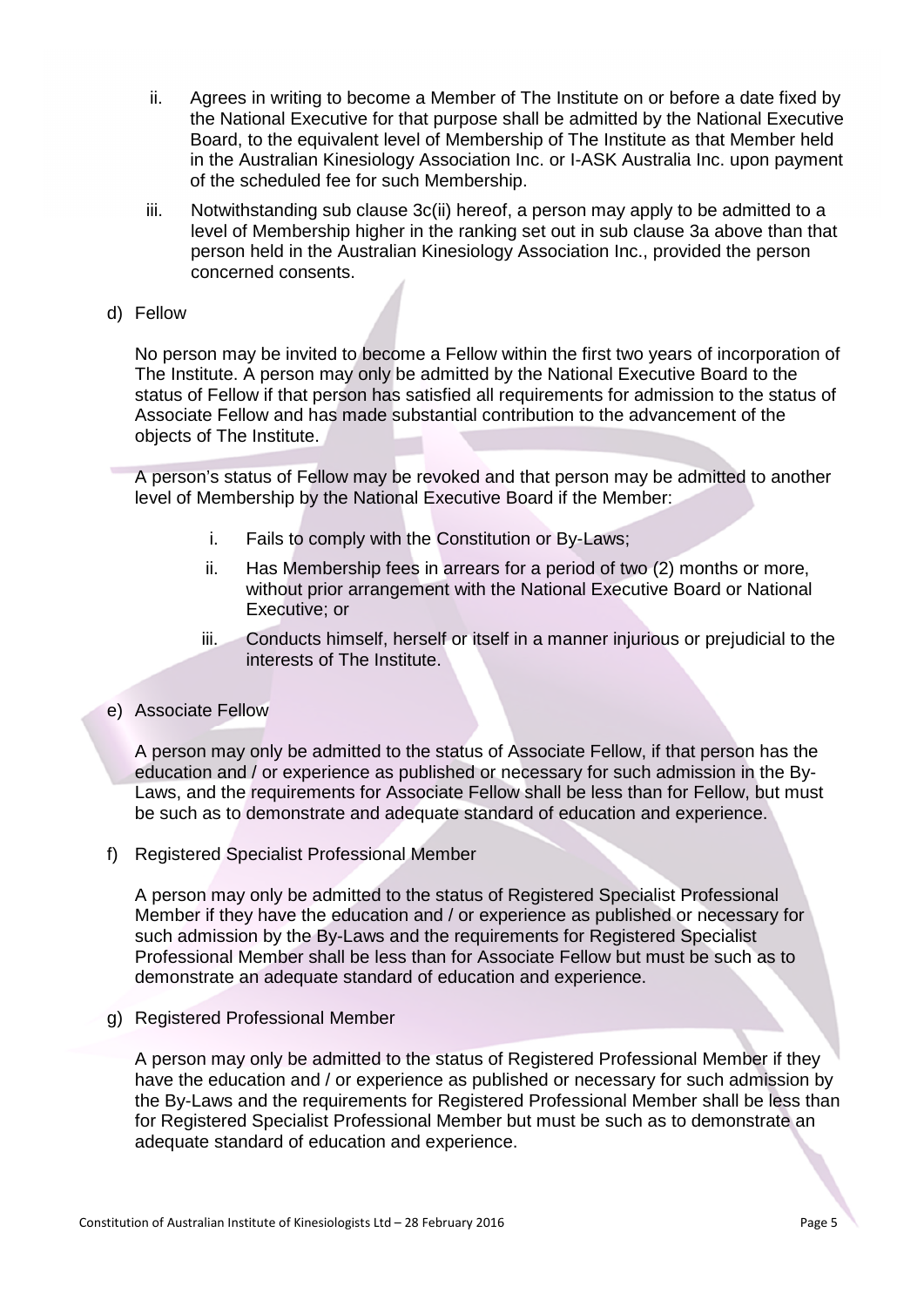#### h) Registered Member

A person may be admitted to the status of Registered Member if they have the education and / or experience as published or necessary for such admission by the By-Laws and the requirements for Registered Member shall be less than for Registered Professional Member but must be such as to demonstrate an adequate standard of education and

Any person of good character may be admitted to the status of Member subject to clause 5.

i) Life Membership

A person may be admitted to the status of Life Membership, only if the National Executive Board so resolves, and such Membership shall be on such terms as my be specified by the National Executive from time to time.

j) Honorary Membership

A person may be admitted to the status of Honorary Membership, only if the National Executive Board so resolves, and such Membership shall be on such terms as may be specified by the National Executive / Membership Registration Board from time to time.

k) Affiliated Organisation

An Organisation may be affiliated with The Institute, if the National Executive so resolves, and such affiliation shall be on such terms as may be specified by the National Executive from time to time. An Affiliated Organisation is not a Member of The Institute and may not vote.

- l) Every applicant for any level of Membership of The Institute shall be free to apply.
- m) The application for Membership must:
	- i. Be in writing
	- ii. Be signed by the applicant
	- iii. Be in such form as the National Executive Board deems appropriate from time to time for the management of the Membership
	- iv. State the level of Membership sought and, if appropriate the grounds to justify the application for admission to such level of membership
- n) If an application is received from an incorporated Association, unincorporated Association or Company for affiliation, the application must be signed by the Director, Chairperson, President or Secretary of the governing body of that Organisation.

#### **MEMBERSHIP FEES**

4. a) The membership fees for each level of Membership shall be such an amount as the National Executive Board so determines from time to time, as result of the referendum or as required to support the administrative function of The Institute by majority vote of the National Executive Board.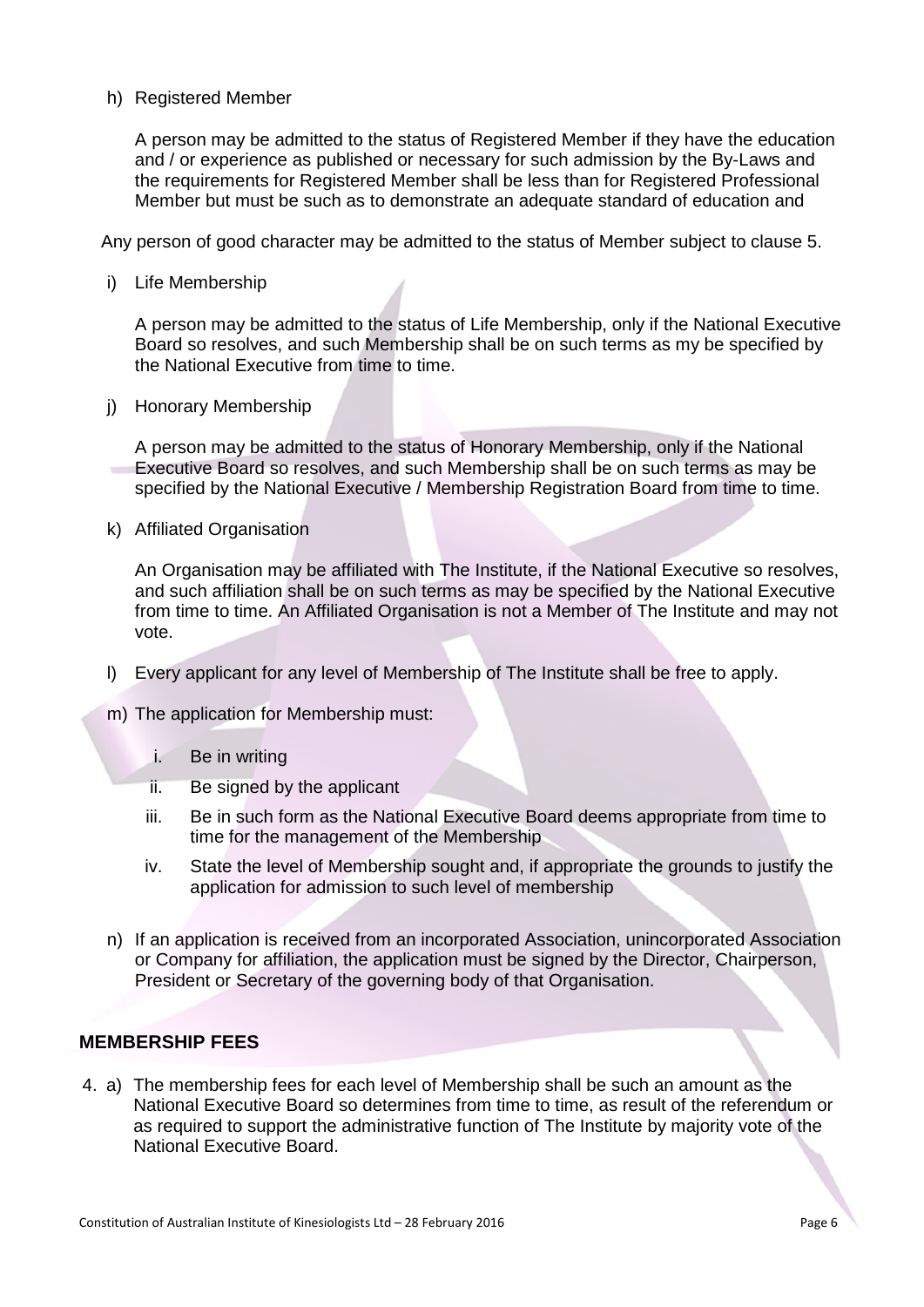b) The Membership fees for each level of Membership shall be payable in such amount, at such time and in such manner as the National Executive Board determines.

# **ADMISSION AND REJECTION OF MEMBERS**

- 5. a) After the receipt of any application and payment of the fee applicable for any level of Membership, the National Executive Board must consider such application and make a recommendation to the National Executive whether to accept or reject such application. At the next meeting of the National Executive, the decision to accept or reject the application will be ratified by the National Executive.
	- b) Upon the acceptance or rejection of an application for any level of Membership, the Registrar shall cause to be given to the applicant, as soon as practicable, notice in writing of confirmation of such acceptance or rejection, and suggested appropriate action if applicable.
	- c) Where a person, whose application is rejected, does not appeal to the National Executive against the decision of the Board within the time prescribed by this Constitution, the Registrar shall forthwith refund the amount of any Membership fee paid for the then current period, except for any relevant joining registration fee, which will be retained by the Institute.
	- d) Where a person whose application is rejected, so appeals against the decision of the National Executive Board within the time prescribed by these rules, but the appeal is unsuccessful, the Registrar shall be advised by the National Executive to forthwith refund the amount of any Membership fee paid for the then current period except for any relevant joining registration fee, which will be retained by The Institute.

# **RESIGNATION AND TERMINATION OF MEMBERSHIP**

- 6. a) A Member may resign from The Institute at any time by giving notice in writing to the Secretary.
	- b) Such resignation shall take effect at the time such notice is received by the Secretary, unless a later date is specified in the notice, in which case it shall take effect on that later date.
	- c) If a Member
		- i. Fails to comply with the Constitution or By-Laws; or
		- ii. Conduct themselves in a manner injurious or prejudicial to the interests of The Institute, the National Executive Board may expel the member from The Institute.
	- d) If a Member has Membership fees in arrears for a period of two (2) months or more, and has not made arrangements with either, the National Executive Board may expel the Member from The Institute. The Registrar will advise the Member in question and the National Executive, in a written report giving reasons.
	- e) If a Member is to be expelled, the Member concerned shall be given a full and fair opportunity of presenting their case as to why their Membership should not be terminated, but if the National Executive Board resolves after hearing the Member's case to terminate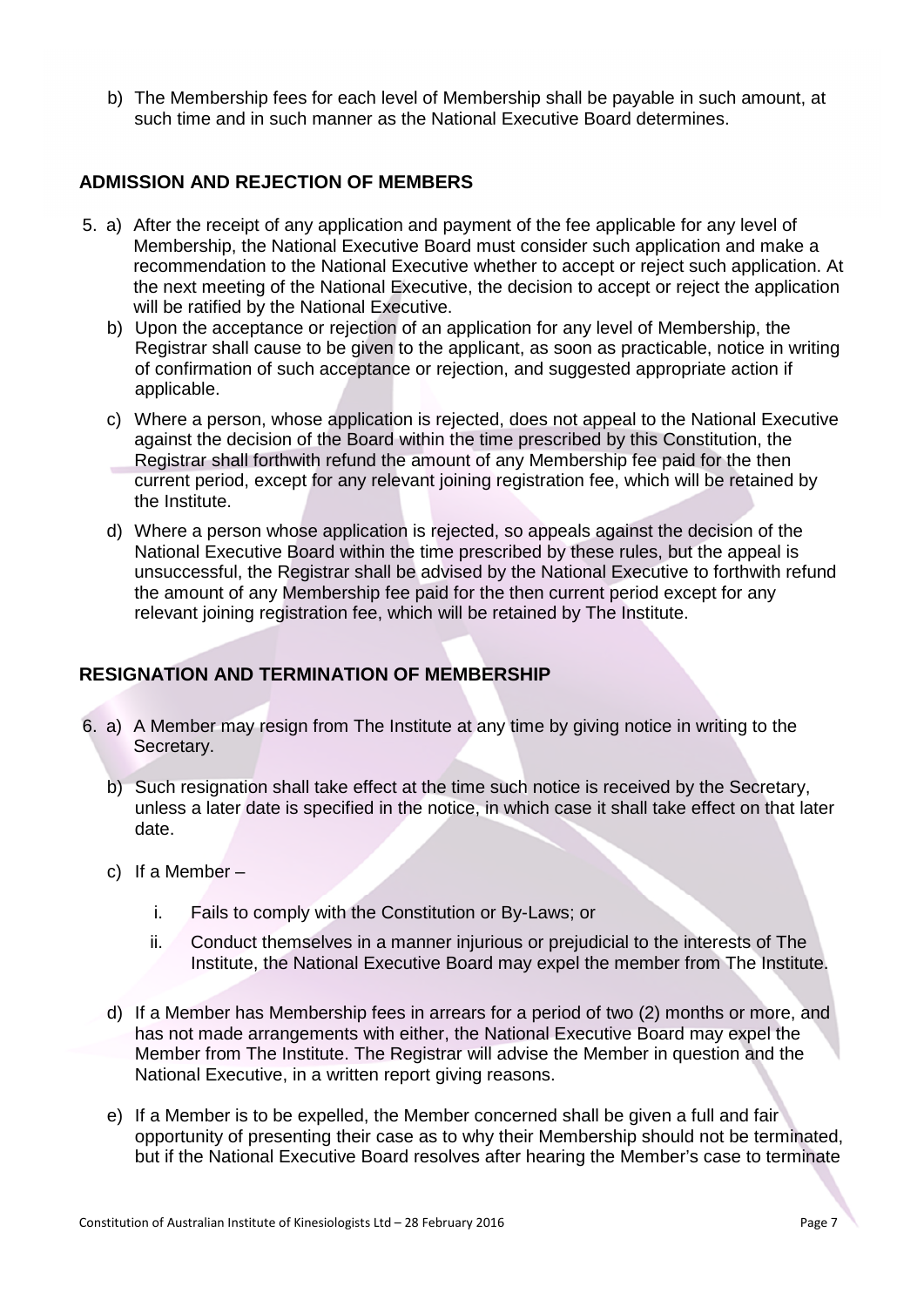the Member's Membership, it shall instruct the Registrar to advise the Member in a written report, and also forward a copy of the report to the National Executive.

# **APPEAL AGAINST TERMINATION OF MEMBERSHIP**

- 7. a) A person who has been expelled, may, within one (1) month of receiving written notification thereof, lodge with the Institute Secretary written notice of the person's intention to appeal against the decision of the National Executive Board.
	- b) Upon receipt of a notification of "intention to appeal" against termination of Membership, the Institute Secretary shall convene a National Executive Meeting, to be held within three (3) months of the date of receipt by the Institute Secretary of such notice, to determine the appeal.
	- c) At any such Meeting the applicant shall be given the opportunity to fully present their case and the National Executive Board terminating the Member's Membership shall give its reasons.
	- d) If a person appeals to the National Executive against any decision of the National Executive Board, the decision of the National Executive Board shall be upheld, unless more than two-thirds (2/3) of the National Executive present and vote to vary the decision of the National Executive Board.
	- e) Where a person whose Membership is terminated does not appeal against the decision of the National Executive Board within the time prescribed by this Constitution, no refund of any membership fee paid will be made.
	- f) Where a person, whose Membership is terminated, so appeals against the decision of the National Executive within the time prescribed by these rules, but the appeal is unsuccessful, no refund of the amount of any fee paid shall be payable to that person.

#### **REGISTER OF MEMBERS**

- 8. a) The National Executive shall cause a register to be kept in which shall be entered the names and addresses of all persons admitted to Membership of The Institute, the dates of their admission, the status of their Membership and the State or Territory of Australia to which they belong.
	- b) Particulars shall also be entered into the register, of deaths, resignations, terminations and re-instatements of Membership and such further particulars as the National Executive may require from time to time.
	- c) The register shall be open for inspection at all reasonable times by any Member upon application to The Institute Secretary.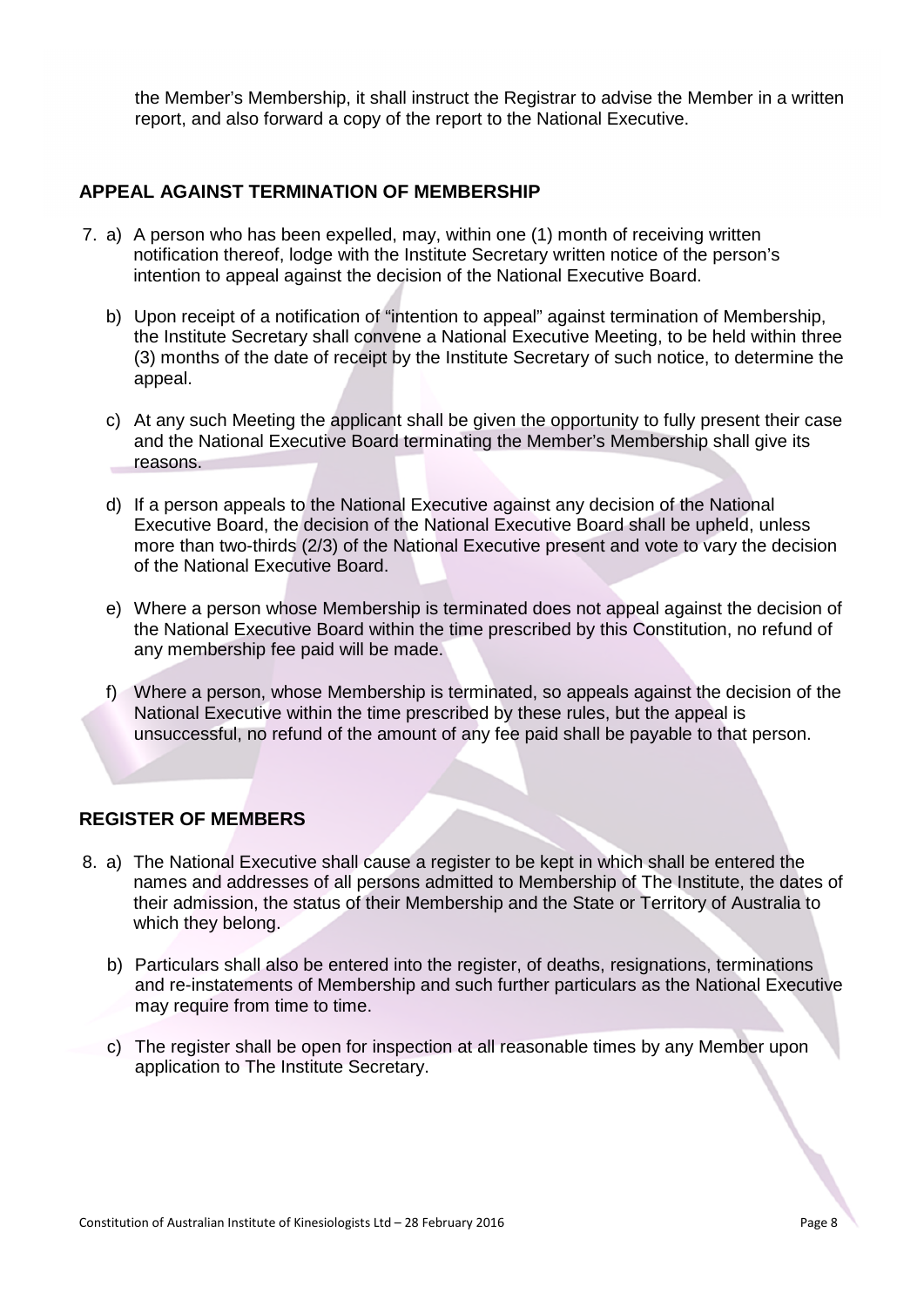# **INSTITUTE GENERAL MEETINGS**

- 9. a) The first General Meeting must be held not less than one (1) month, and not more than three (3) months, after the day The Institute is incorporated.
	- b) The National Executive must decide where and how a General Meeting is to be held.
	- c) The business to be transacted at the first General Meeting must include the appointment of an Auditor.
- 10. Section 249C of the *Corporations Act 2001* does not apply to this Constitution. A General Meeting must be called if a requisition in writing signed by not less than one-third (1/3) of the Members presently on the National Executive, or not less than the number of Professional Members of The Institute which equals double the number of Members presently on the National Executive plus one is received by the Institute Secretary.
- 11. a) The National Executive of The Institute must convene a Special General Meeting by sending out notice of the Meeting on the request of:
	- i. Members holding at least five percent (5%) of the votes that may be cast at a General Meeting; or
	- ii. At least one hundred (100) Members who are entitled to vote at the General Meeting.
	- b) The request must be:
		- i. In writing;
		- ii. State any resolution to be proposed at the Meeting;
		- iii. Signed by the Members making the request; and
		- iv. Given to The Institute Secretary.
	- c) The National Executive must call the Meeting within twenty-one (21) days after the request is given to the Institute. The Meeting is to be held not later than two (2) months after the request is given to the Institute.

#### **NOTICE OF GENERAL MEETING**

- 12. a) The Institute Secretary shall convene all General Meetings of The Institute by giving not less than twenty-one (21) days notice of any such Meeting to the Members of The Institute.
	- b) The Institute may give notice of Meeting to a Member:
		- i. Personally
		- ii. By sending it by post to the address for the Member in the register of Members or the alternative address (if any) nominated by the Member;
		- iii. By sending it to the fax number or electronic address (e-mail address) (if any) nominated by the Member; or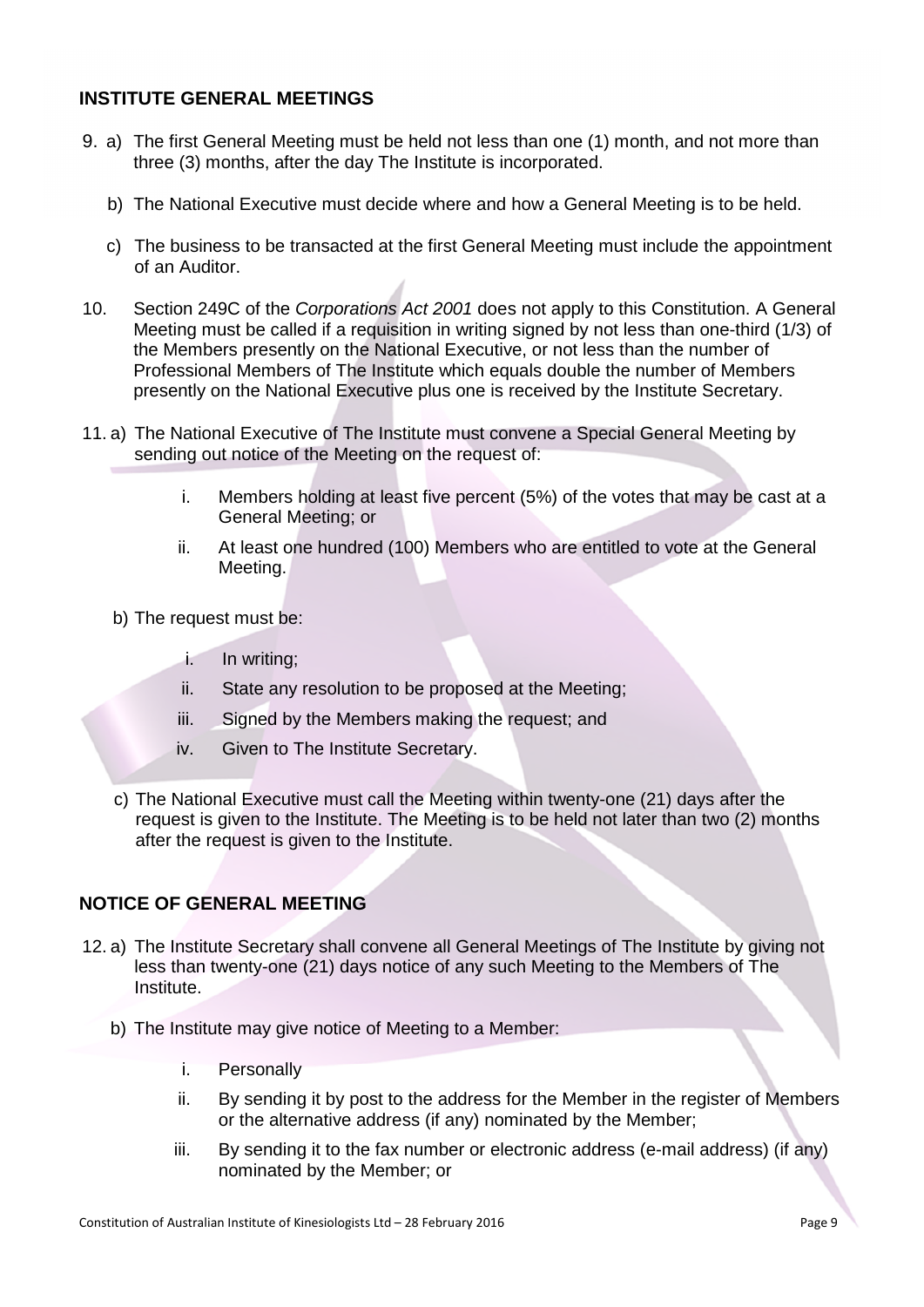- iv. By any other means that this Constitution (if any) permits.
- c) Notice of a General Meeting shall clearly state the place, date and time of the Meeting; the nature of the business to be discussed at that Meeting; how proxies may be appointed; and the text of any special resolutions proposed to be considered at the Meeting.

# **PROCEDURE AT GENERAL MEETING**

- 13. No business shall be transacted at any General Meeting unless a Quorum of Members is present at the time when the Meeting proceeds to business.
- 14. Section 249T of the *Corporations Act 2001* does not apply to this Constitution. A Quorum shall be two thirds (2/3) of the Qualified Members of this Institute. For the purposes of this clause, "Member" includes a proxy carried by another Member.
- 15.a) If within thirty (30) minutes from the time appointed for the commencement of a General Meeting a Quorum is not present, the meeting, if convened upon the requisition of Members of the National Executive, shall lapse.
	- b) In any other case it shall stand adjourned to the same day in the next week at the same time and place, or to such other day and at such other time and place as a majority of persons present may determine, and if at the adjourned Meeting a Quorum is not present within thirty (30) minutes from the time appointed for the Meeting, the Members present shall be a Quorum.
	- c) The Chairperson may, with the consent of any Meeting at which a Quorum is present (and shall if so directed by the meeting), adjourn the Meeting from time to time and from place to place, but no business shall be transacted at any adjourned Meeting other than the business left unfinished at the Meeting from which the adjournment took place.
	- d) When a Meeting is adjourned for thirty (30) days or more, notice of the adjourned Meeting shall be given as in the case of an original Meeting. Save as aforesaid it shall not be necessary to give any notice of ad adjournment, or of the business to be transacted at an adjourned Meeting.
- 16. Unless otherwise provided by these rules, at every General Meeting
	- a) The President shall preside as Chairperson, or if there is no President, or if the President is not present within fifteen (15) minutes after the time appointed for the holding of the meeting or is unwilling to act, then the Members present shall elect one (1) of their number to be Chairperson of the Meeting.
	- b) Section 249U of the *Corporations Act 2001* does not apply to this Constitution.
	- c) The Chairperson shall maintain order and conduct the Meeting in a proper and orderly manner.
	- d) Subject to (e) hereof, every question, matter or resolution regarding;
		- i. The promulgation or variation of By-Laws;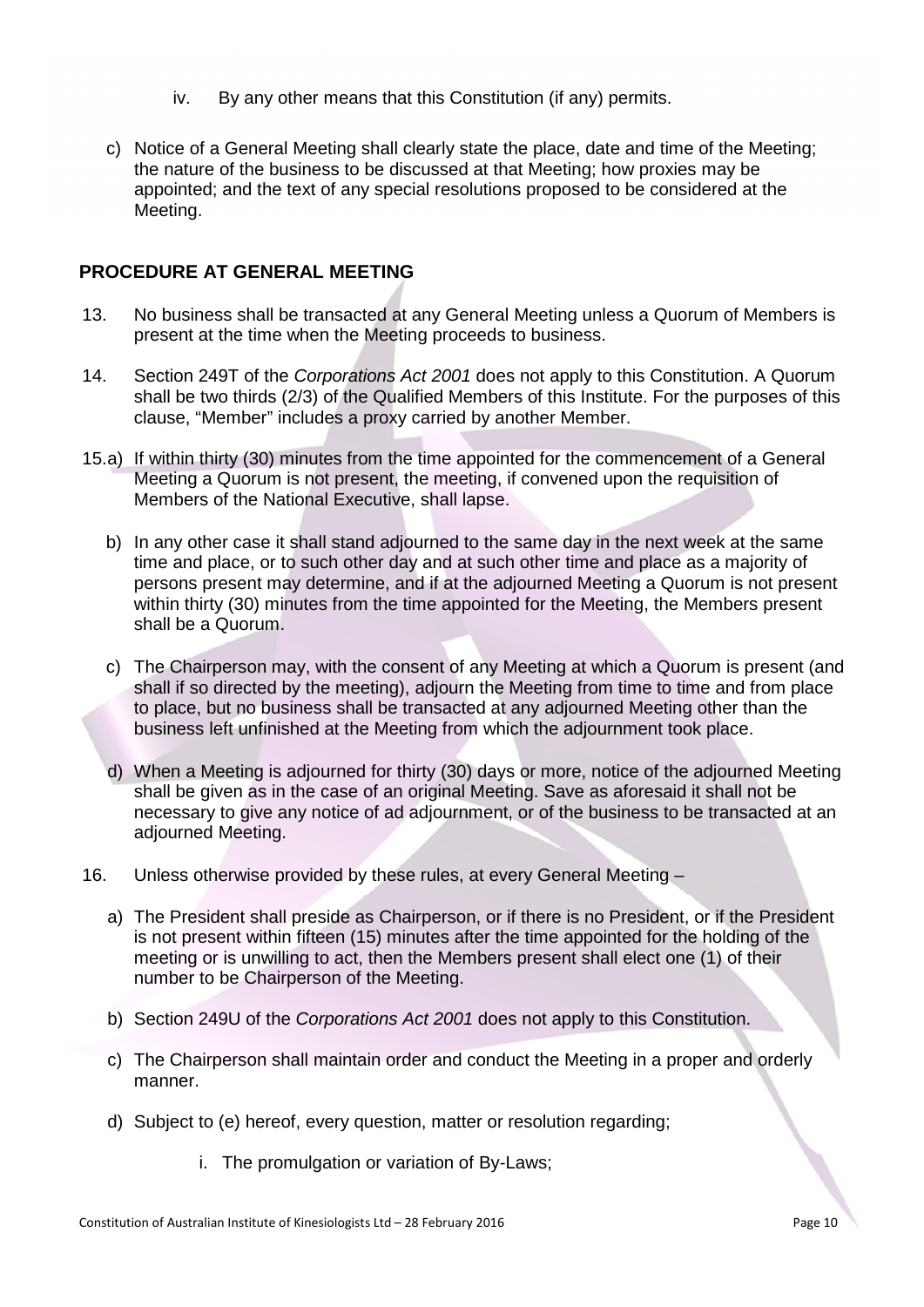- ii. Promulgation or variation of requirements for admission to and removal of persons from any and every level of Membership by the National Executive Board;
- iii. Promulgation or variation of Standards to be applied from time to time by the Ethics and Disputes Resolution Board;

shall not be passed, unless a majority of not less than seventy-five (75%) of Qualified Members present and voting so resolve.

- e) Every Qualified Member present shall be entitled to one (1) vote.
- f) No Member shall be entitled to vote at any General Meeting if the Member's annual Membership fee is more than one (1) month in arrears at the date of the Meeting.
- 17.a) Section 250J of the *Corporations Act 2001* does not apply to this Constitution. Voting shall be by show of hands or a division of Members, unless not less than one-fifth (1/5) of the Qualified Members present demand a ballot, in which case there shall be a secret ballot. If the Qualified Members effectively demand a ballot (even if the demand is made immediately after declaration of the result of the vote on a show of hands) a ballot must be held.
	- b) Section 250M of the *Corporations Act 2001* does not apply to this Constitution. The Chairperson shall appoint two (2) Members to conduct the secret ballot in such manner and at such time as the Chairperson shall determine and the result of the ballot as declared by the Chairperson shall be deemed to be the resolution of the meeting at which the ballot was demanded; and
	- c) A Qualified Member may vote in person or by proxy. On a show of hands, every person present who is a Qualified Member shall have one (1) vote, and in a secret ballot every Qualified Member present in person or by proxy shall have one (1) vote. A Qualified Member who votes by proxy for another Qualified Member may vote in different ways on behalf of different Qualified Members. The following people may not vote as a proxy on a resolution connected to remuneration of key management personnel for the company, unless the appointor has specified how the proxy is to vote, or the proxy is the Chair of the Meeting and the appointer has authorised the Chair to exercise their discretion in relation to a remuneration resolution:
		- i. Members of the National Executive
		- ii. Key management personnel of the company
		- iii. A spouse or child of a person listed (i) or (ii)
		- iv. A dependant of a person listed in (i) or (ii)
		- v. A child or dependant of the spouse of a person listed in (i) or (ii);
		- vi. A family member of a person listed in (i) or (ii) who may be expected be influenced by that person; or
		- vii. A company controlled by a person listed in (i) or (ii).
	- d) The instrument appointing a proxy shall be in writing, in the common or usual form under the hand of the appointor.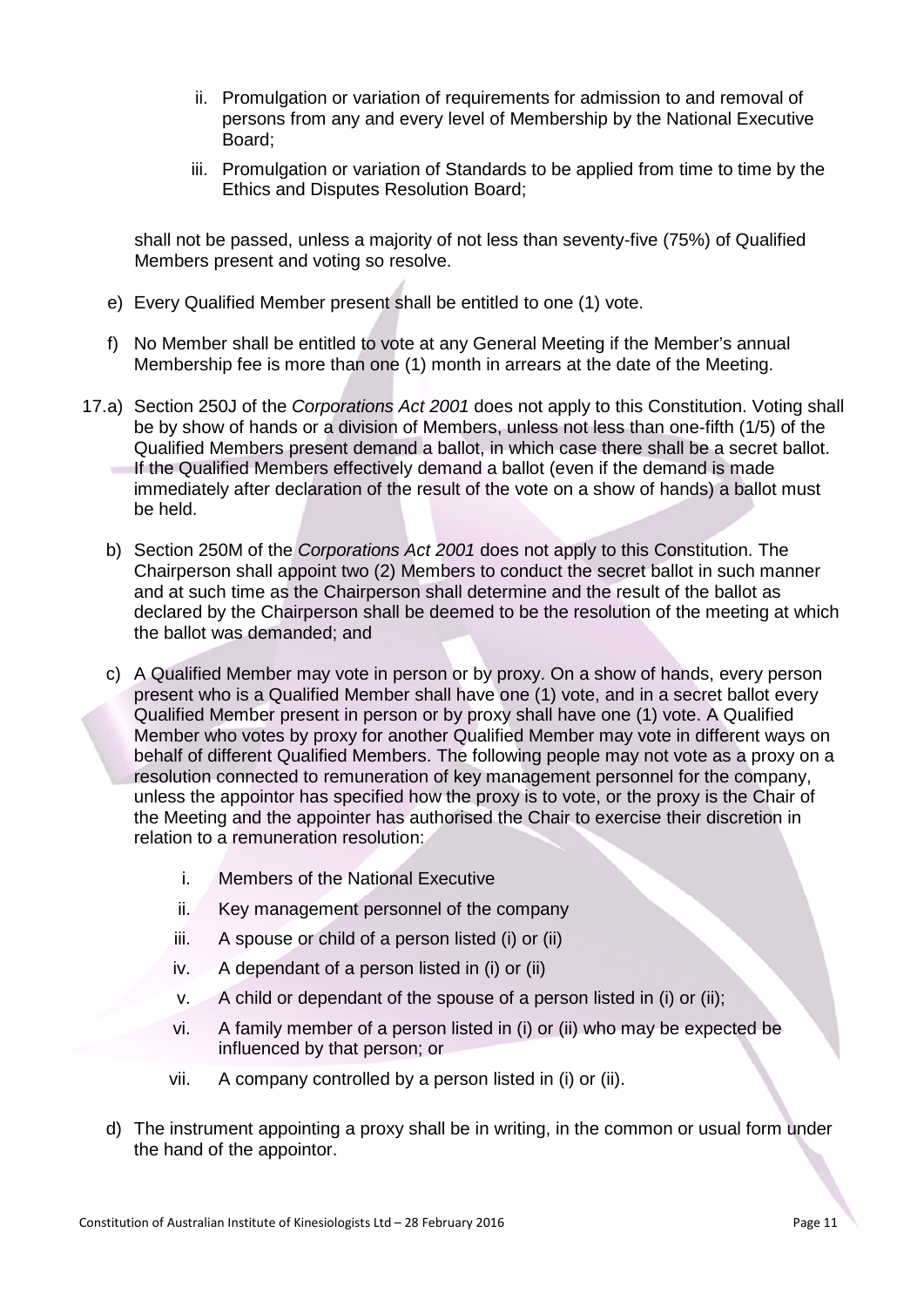- e) A proxy must be a Qualified Member of The Institute. The instrument appointing a proxy shall be deemed to confer authority to demand or join in demanding a secret ballot.
- f) Where it is desired to afford Members an opportunity of voting for or against a resolution, the instrument appointing a proxy shall be in the following form or a form as near thereto as circumstances permit –

# **PROXY FORM**

|  | Honorary / Fellow / Associate Fellow / Registered Specialist Professional / Registered Professional |
|--|-----------------------------------------------------------------------------------------------------|
|  | / Registered / Standard Member* of the Australian Institute of Kinesiologists Ltd hereby appoint    |
|  |                                                                                                     |
|  |                                                                                                     |
|  | for me on my behalf at the Board / General Meeting* of The Institute, to be held on the             |
|  |                                                                                                     |
|  |                                                                                                     |
|  |                                                                                                     |

Signature ……………………………………………………………

*This form is to be used in favour of the resolution / against the resolution\* (Unless otherwise instructed, the proxy may vote as the proxy thinks fit.)*

*\*Strike out whichever is not desired.*

**OR**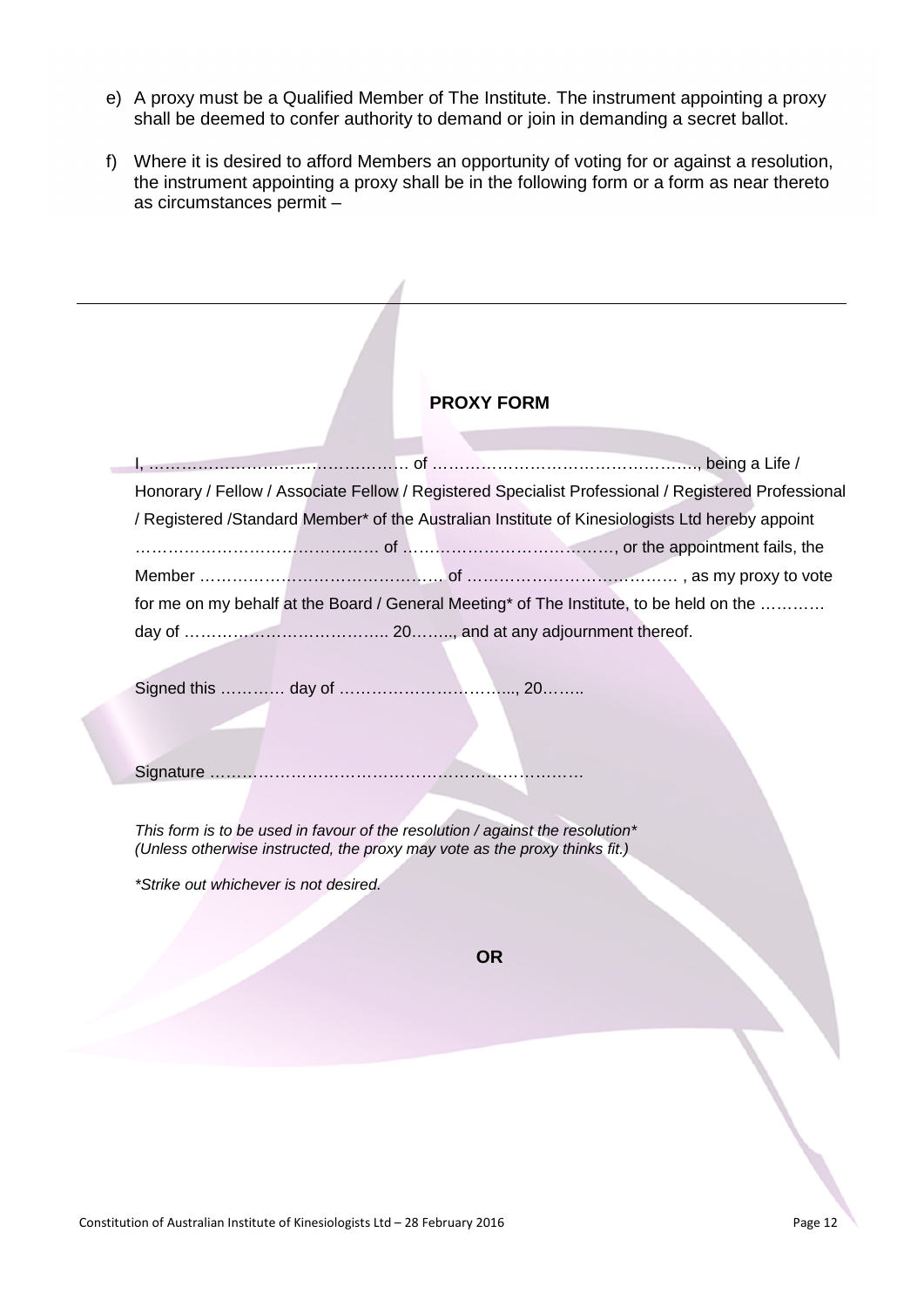I, ………………………………………… of …………………………………………., being a Life / Honorary / Fellow / Associate Fellow / Registered Specialist Professional / Registered Professional / Registered / Standard Member\* of the Australian Institute of Kinesiologists Ltd hereby appoint ……………………………………… of …………………………………, or the appointment fails, the Member ……………………………………… of ………………………………… , as my proxy to vote for me on my behalf at the Annual General Meeting of The Institute to be held on the ………… day of ……………………………….. 20…….., for the election of persons to the National Executive of The Institute, and at any adjournment thereof.

Signed this ………… day of …………………………..., 20……..

Signature ……………………………………………………………

*This form is to be used in favour of the resolution / against the resolution\* (Unless otherwise instructed, the proxy may vote as the proxy thinks fit.)*

*\*Strike out whichever is not desired.*

**OR**

# **PROXY VOTING FORM – For those unable to attend the meeting**

|                                                                             | General Meeting (AGM) being held on (day/date/time) 20 via AIK Ltd Teleconference |
|-----------------------------------------------------------------------------|-----------------------------------------------------------------------------------|
| provided by the AIK Ltd National Executive Board for its members to attend. |                                                                                   |

Signed ………………………………………………………..………….. Date………………….

AIK Ltd Member Number………………

g) The instrument appointing a proxy shall be deposited with the Secretary at least forty eight (48) hours prior to the commencement of any Meeting or adjourned Meeting at which the person named in the instrument proposes to vote. A Member may choose to submit a standing proxy appointment to the Secretary, which shall remain in force until revoked by the Member by written notice to the Secretary.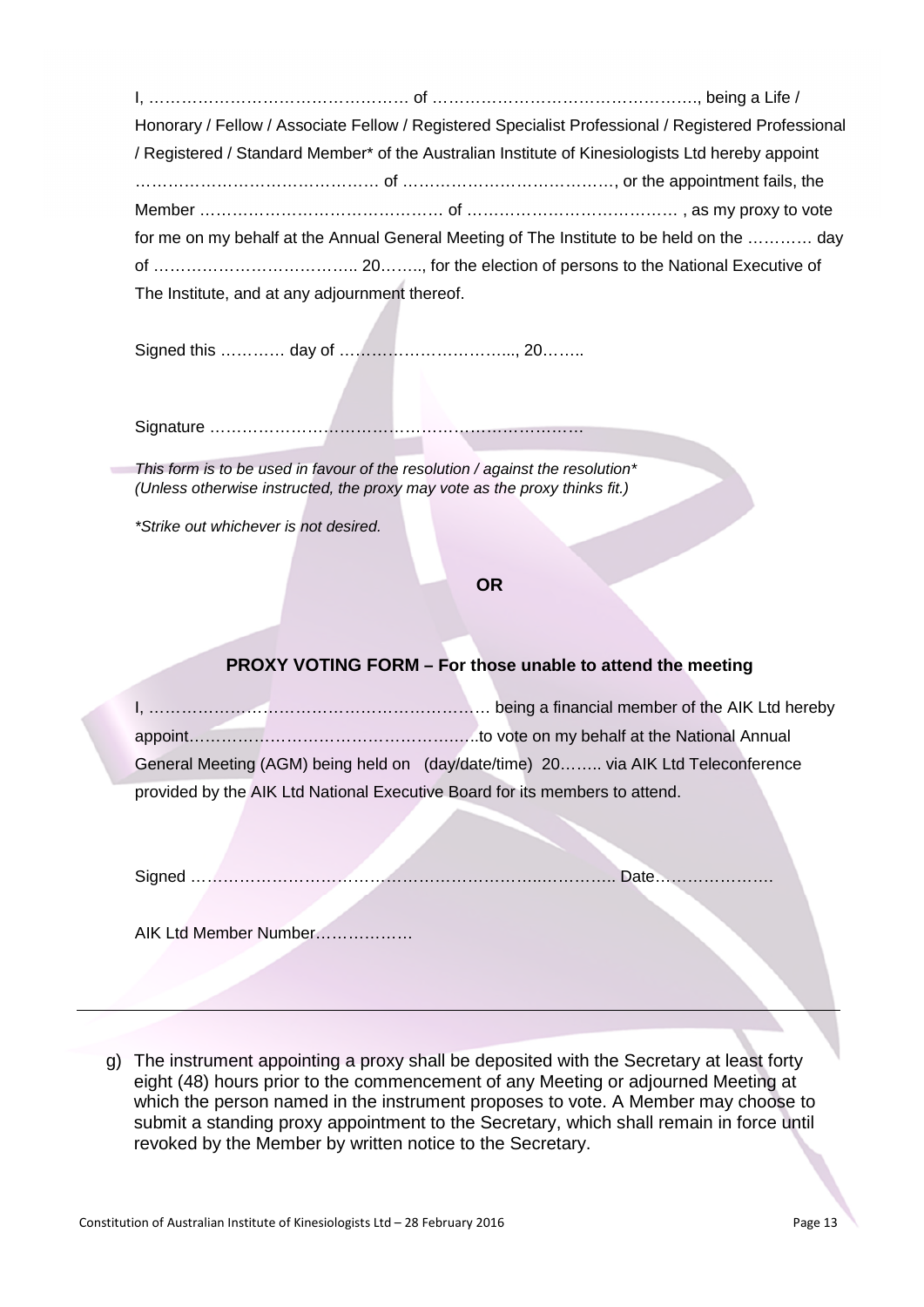- 18. The Institute Secretary shall cause full and accurate minutes of all questions, matters, resolutions and other proceedings of every Meeting of the National Executive, National Executive sub-committees or Members, to be entered in a book to be open for inspection at all reasonable times by any Member who previously applies to the Secretary for that inspection.
- 19. For the purposes of ensuring the accuracy of the recording of such minutes, the minutes of every National Executive Meeting or National Executive sub-committee Meeting shall be signed by the Chairperson of that Meeting or the Chairperson of the next succeeding National Executive or sub-committee Meeting verifying their accuracy.
- 20. The Chairperson of a General Meeting, or the Chairperson of the next succeeding General Meeting, shall sign the minutes of a General Meeting.
- 21. The Chairperson of that meeting or the Chairperson of the next succeeding General Meeting or Annual General Meeting shall sign the minutes of any Annual General Meeting.

#### **FIRST ANNUAL GENERAL MEETING**

22. The first Annual General Meeting must be held within eighteen (18) months after the day The Institute is incorporated.

# **SUBSEQUENT ANNUAL GENERAL MEETINGS**

- 23. Each subsequent Annual General Meeting must be held
	- a) At least once each year; and
	- b) Within three (3) months after the end of The Institute's previous financial year.

# **BUSINESS TO BE TRANSACTED AT ANNUAL GENERAL MEETING**

- 24. The following business must be transacted at every Annual General Meeting:
	- a) The receiving of the statement of income and expenditure, assets and liabilities and of mortgages, charges and securities affecting the property of The Institute and National Executive Member's report for the last financial year;
	- b) The receiving of the Auditor's report on the financial affairs of The Institute for the last financial year;
	- c) The presenting of the audited statement to the Meeting for adoption;
	- d) The election of Qualified Members to the National Executive of persons nominated by the Members; and
	- e) The appointment of an Auditor.
- 25. The Chairperson of the Annual General Meeting must allow reasonable opportunity for the Members as a whole at the Meeting to ask questions about or make comments on the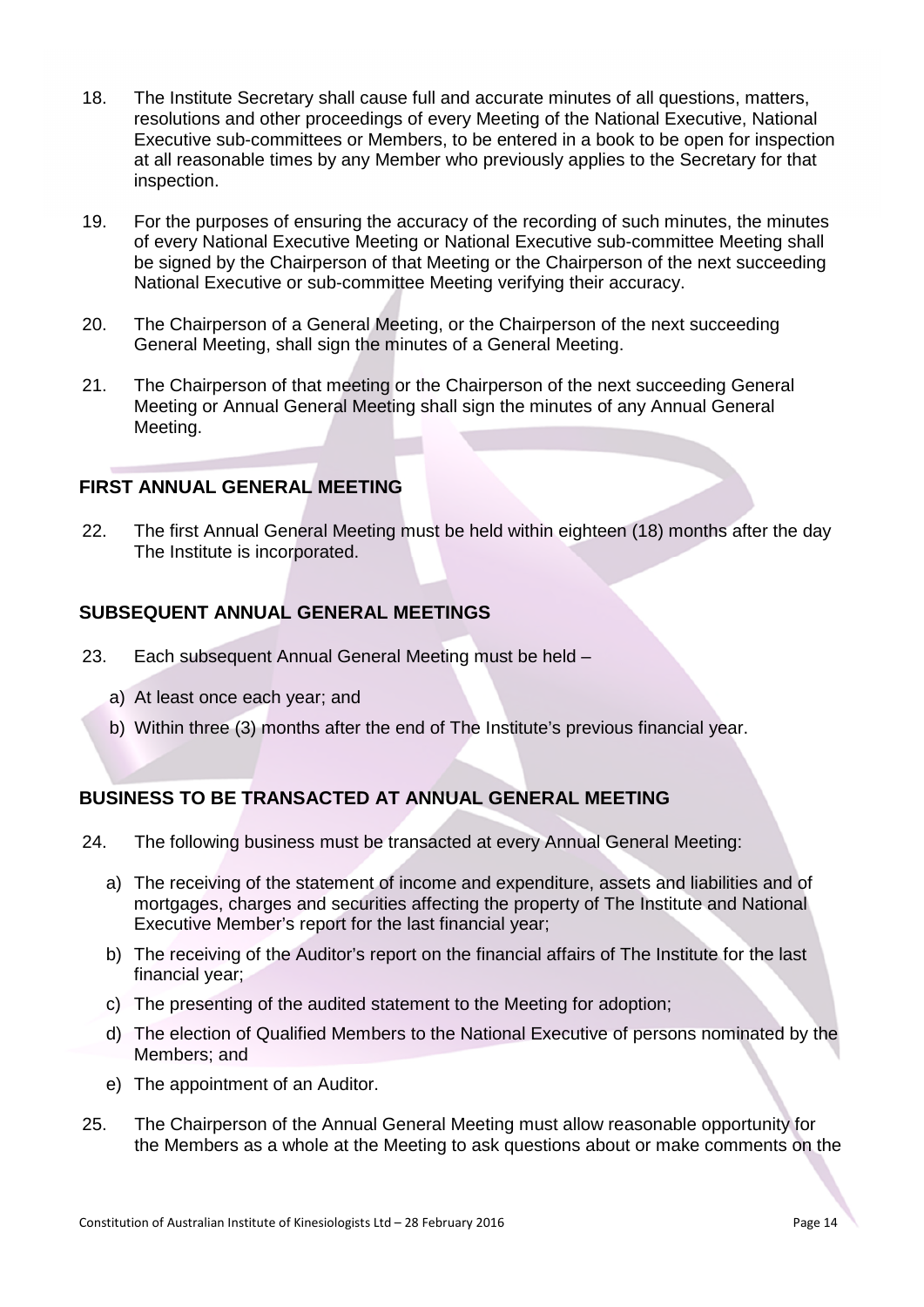management of the Institute and ask the Auditor questions about the audit for that financial year.

# **NATIONAL EXECUTIVE MEMBERSHIP OF NATIONAL EXECUTIVE**

- 26. Until otherwise resolved by The Institute by special majority in General Meeting:
	- a) Only Qualified Members who are nominated by at least one (1) other Qualified Member(s) of The Institute may be appointed to the National Executive but such persons must be a Qualified Member. The Membership of the National Executive must comprise of not more than the number stated in the By-laws and not less than three (3).
	- b) Until otherwise resolved by a special resolution, only Fellows, Associate Fellows, Registered Specialist Professional Members, Registered Professional Members and Registered and Standard Members may vote on the election of the National Executive.
	- c) At the Annual General Meeting of The Institute, the National Executive for the time being, shall retire from office, but shall be eligible upon nomination for re-election subject to subclause (e).
	- d) A member of the National Executive may serve only three (3) consecutive terms on the National Executive.
	- e) The National Executive Members must act at all times in the interest of the Members of The Institute.

# **ELECTION OF PRESIDENT AND FELLOW NATIONAL EXECUTIVE**

- 27. The election of the candidates for the National Executive shall take place in the following manner:
	- a) The President shall be elected by a majority of Qualified Members on a one (1) Member – one (1) vote basis.
	- b) All other National Executive Members shall be appointed in accordance with the result of the postal vote of Qualified Members and vote in person by Qualified Members attending the AGM, on a one (1) Member one (1) vote basis. The Nominees with the largest number of votes in their favour will be elected (subject to subclause 26(b) above.
	- c) Nominations for candidates to the National Executive shall be as follows:
		- i. The nominations must be in writing;
		- ii. Signed by the Nominee;
		- iii. Signed by the one  $(1)$  nominating member as required by subclause  $26(a)$ ; and
		- iv. Must be lodged with The Institute Secretary at least eight (8) weeks before The Institute Annual General Meeting at which the election is to take place.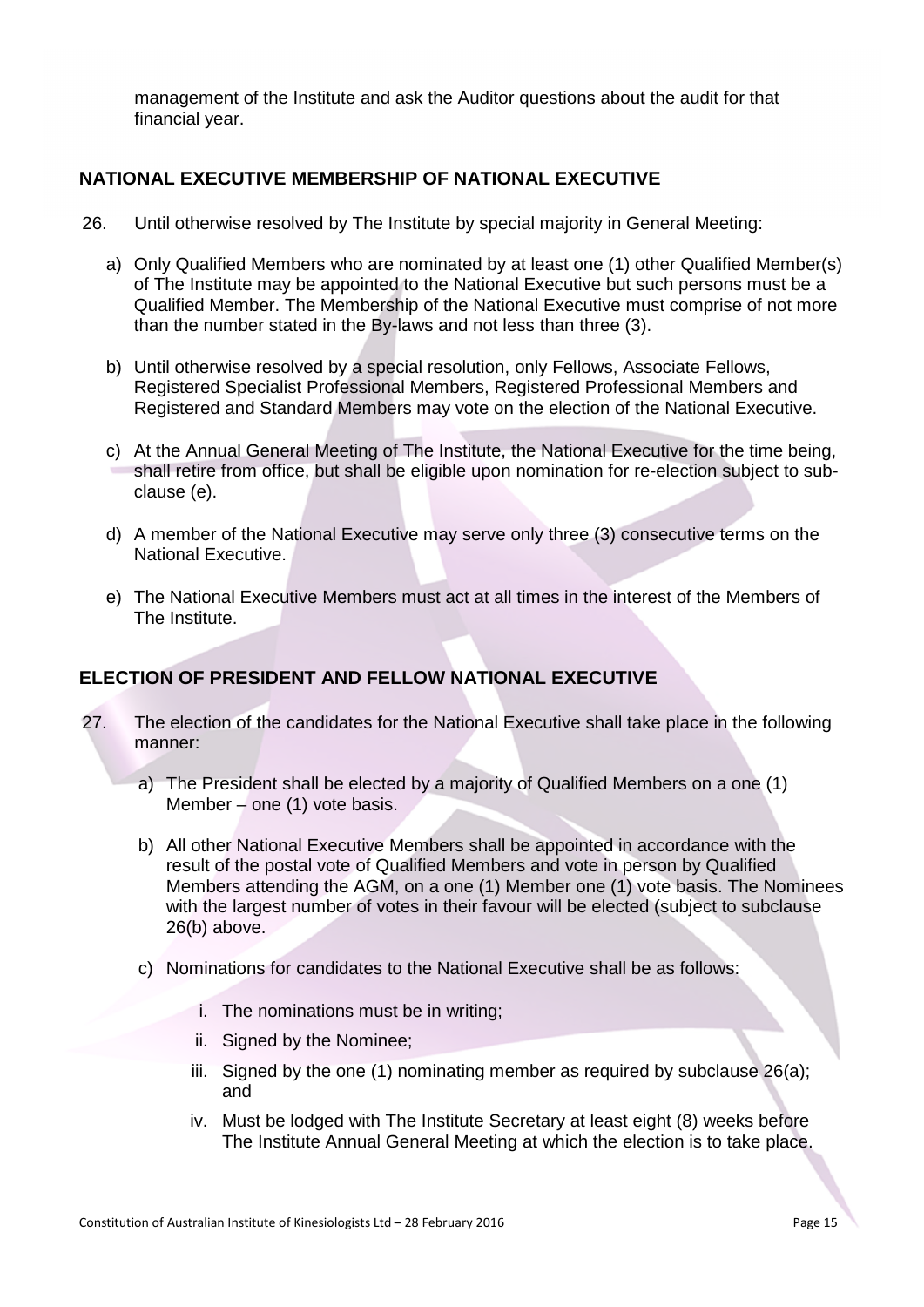- d) A list of the names of candidates for the positions of President, and the National Executive members in random order, shall be provided to all Members eligible to vote in the manner or manners considered most appropriate by the National Executive so that all Members are notified at least six (6) weeks immediately preceding The Institute's next Annual General Meeting. Balloting lists shall be prepared (if necessary), containing the names of the candidates in ballot order, and the date by which votes must be received by the Secretary of The Institute or such other person as may be appointed as Electoral Officer. Each Member eligible to vote hall receive such list at least three (3) weeks immediately preceding the Annual General Meeting for the purpose of a postal vote. All votes must be received by the Institute Secretary at least one (1) day prior to The Institute's Annual General Meeting.
- e) The result of the postal vote shall be declared at The Institute's Annual General Meeting.
- f) Should there be an insufficient number of candidates nominated, nomination may be taken from the floor of the Meeting after declaration of the National Executive positions at such Meeting, there will be a vote by ballot conducted on a one (1) Member – one (1) vote basis for all Members present and entitled to vote.
- g) The appointment of the Secretary and Treasurer shall take place at the first Meeting of the National Executive after the election of the National Executive and such appointments shall be made by the National Executive itself and shall continue until the next Annual General Meeting.

# **SECRETARY**

28. If The Institute has not elected an interim officer as Secretary for The Institute before its incorporation, the Members of the National Executive must appoint or elect a Secretary for The Institute within fourteen (14) days after incorporation on such terms and at such remuneration and upon such conditions as it thinks fit. Section 204F of the *Corporations Act 2001* does not apply to this Constitution.

# **RESIGNATION OR REMOVAL FROM OFFICE OF MEMBER OF NATIONAL EXECUTIVE**

- 29.a) Any Member of the National Executive may resign from the National Executive at any time, by giving notice in writing to The Institute Secretary. Section 203A of the *Corporations Act 2001* does not apply to this Constitution.
	- b) The National Executive will then appoint the person with the next highest number of votes from the last election to fill the position (in the manner set out in subclause 26(b)), and that person will hold office until the next Annual General Meeting. Section 201G of the *Corporations Act 2001* does not apply to this Constitution.

# **FUNCTIONS OF THE NATIONAL EXECUTIVE**

30. The National Executive is the board of directors of The Institute and may exercise all the powers of The Institute except any powers that the law or this Constitution (if any) requires The Institute to exercise in General Meeting.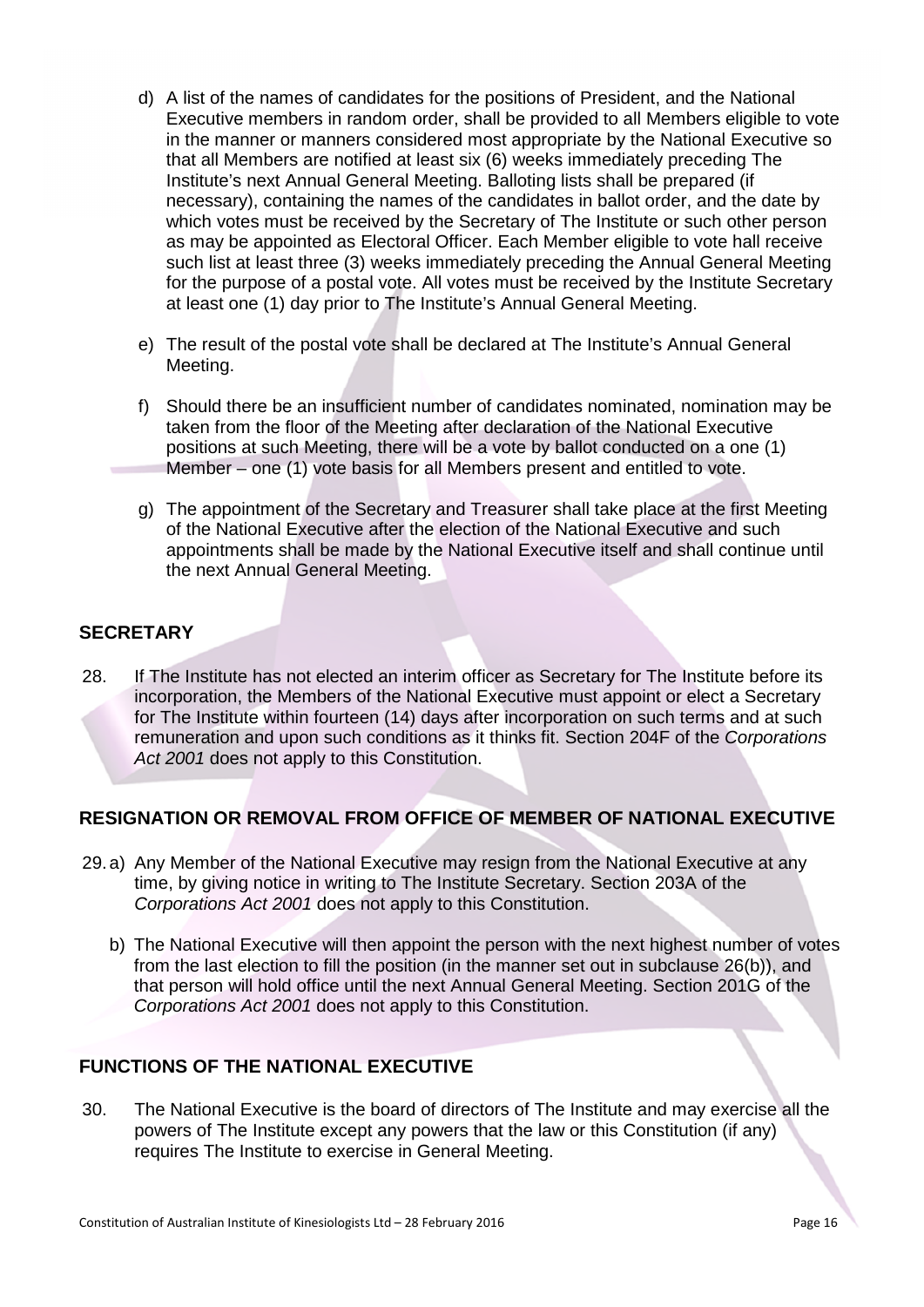- 31. Section 198A of the *Corporations Act 2001* does not apply to this Constitution. Except as otherwise provided by these rules and subject to resolutions of the Members of The Institute carried at any General Meeting, the National Executive;
	- a) Shall have the general control and management of the administration of the affairs, property and funds of The Institute;
	- b) Shall have authority to interpret the meaning of these rules and any matter relating to The Institute on which these rules are silent; and
	- c) Shall be bound by any decision of the General Meeting, Special General Meeting, referenda or Annual General Meeting.
- 32. The National Executive may exercise all the powers of The Institute:
	- a) To borrow, raise or secure the payment of money in any such manner as the Members of The Institute may think fit, and secure the same or the payment or performance of any debt, liability, contract, guarantee or other engagement incurred or to be entered into by The Institute in any way and in particular by the issue of debentures, perpetual or otherwise, charged upon all or any of The Institute's property, both present and future, and to purchase, redeem or pay off any such securities;
	- b) To borrow amounts from Members, to pay interest on the amounts borrowed, to mortgage or charge its property or any part thereof, to issue debentures and other securities, whether outright or as security for any debt, liability or obligation of The Institute, and to provide and pay off any such securities; and
	- c) To invest in such manner as the National Executive of The Institute may from time to time determine.
- 33. For subclause 32b above, the rate of interest must not be more than the rate for the time being charged for overdrawn accounts for money lent (whatever the term of the loan) by:
	- a) The financial institution for The Institute; or
	- b) If there is more than one (1) financial institution for The Institute the financial institution nominated by The Institute.

# **MEETINGS OF THE NATIONAL EXECUTIVE**

- 34. The National Executive shall meet as and when it considers necessary but at least once every four (4) calendar months to exercise its functions.
- 35. The National Executive must decide how a Meeting is to be called and conducted and any questions arising at any Meeting of the National Executive shall be passed by a majority of votes. In the case of an equality of votes, the motion shall be lost. Section 248G of the *Corporations Act 2001* does not apply.
- 36. Notice of a Meeting is to be given in the way decided by the National Executive, but reasonable notice must be given to each National Executive Member.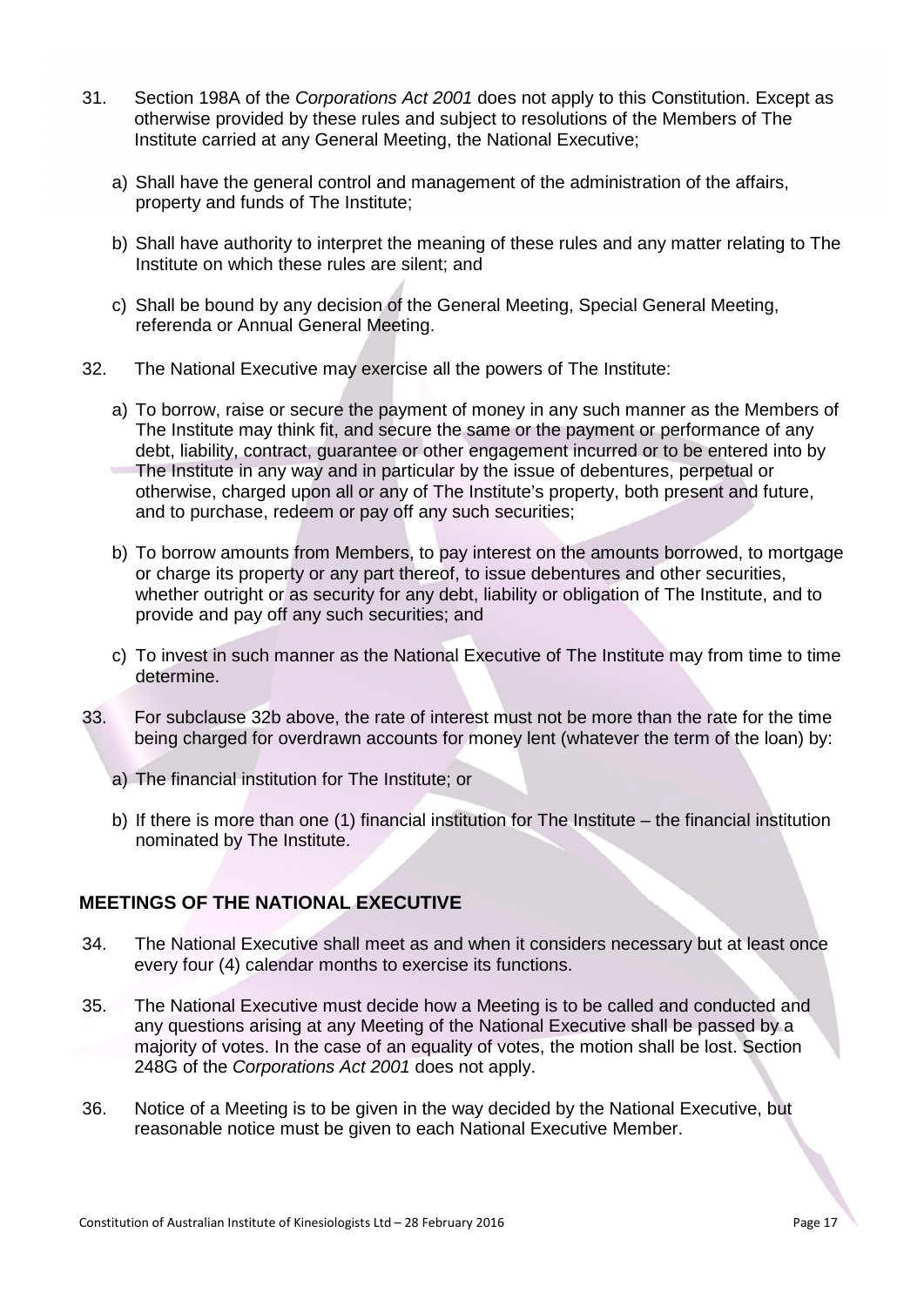- 37. A Special Meeting of the National Executive shall be convened by the Institute Secretary on requisition provided such requisition:
	- a) Is in writing;
	- b) Is signed by at least one-third (1/3) of the Members of the National Executive; and
	- c) Clearly states the reasons why such Special Meeting is being convened and the nature of the business to be transacted at that Meeting.
- 38. At every Meeting of the National Executive, two-thirds (2/3) of the number of Members elected to the National Executive as at the close of the last Annual General Meeting of the Members shall constitute a Quorum.
- 39. Subject to clause 38, the National Executive may meet together and regulate its proceedings as it thinks fit.
- 40. A Member of the National Executive shall not vote in respect of any contract or proposed contract with The Institute in which the Member is interested, or on any matter arising thereout.
- 41.a) The Secretary shall give not less than fourteen (14) days notice to Members of the National Executive of any Special Meeting of the National Executive.
	- b) Such notice shall clearly state the nature of the business to be discussed thereat.
- 42.a) The President shall preside as Chairperson at every Meeting of the National Executive, or if there is no President, or if at any Meeting the President is not present within ten (10) minutes after the time appointed for holding the Meeting, the Members may choose one (1) of their number to be Chairperson of the Meeting.
	- b) Section 248F of the *Corporations Act 2001* does not apply to this Constitution. If within thirty (30) minutes from the time appointed for the commencement of a National Executive Meeting a Quorum is not present, the Meeting, if convened upon the requisition of Members of the National Executive, shall lapse.
	- c) In any case other than that described in subclause 42b above, the Meeting shall stand adjourned to the same day in the next week at the same time and place, or to such other day and at such other time and place as the National Executive may determine. If at the adjourned Meeting a Quorum is not present within thirty (30) minutes from the time appointed for the Meeting, the Meeting shall lapse.
	- d) The National Executive may meet by such method as technology permits, provided such method permits all opinions of all Members to be adequately communicated to all other Members and enables motions to be put and passed. All Members of the National Executive must agree to the use of the technology to hold a Meeting, either by standing consent or before the particular Meeting is held. A Member of the National Executive may only withdraw their consent within a reasonable period before the Meeting.

# **DELEGATION OF POWERS OF NATIONAL EXECUTIVE**

43.a) The National Executive may delegate any of its powers (except this power to delegate) to a Sub-committee consisting of such Members of The Institute as the National Executive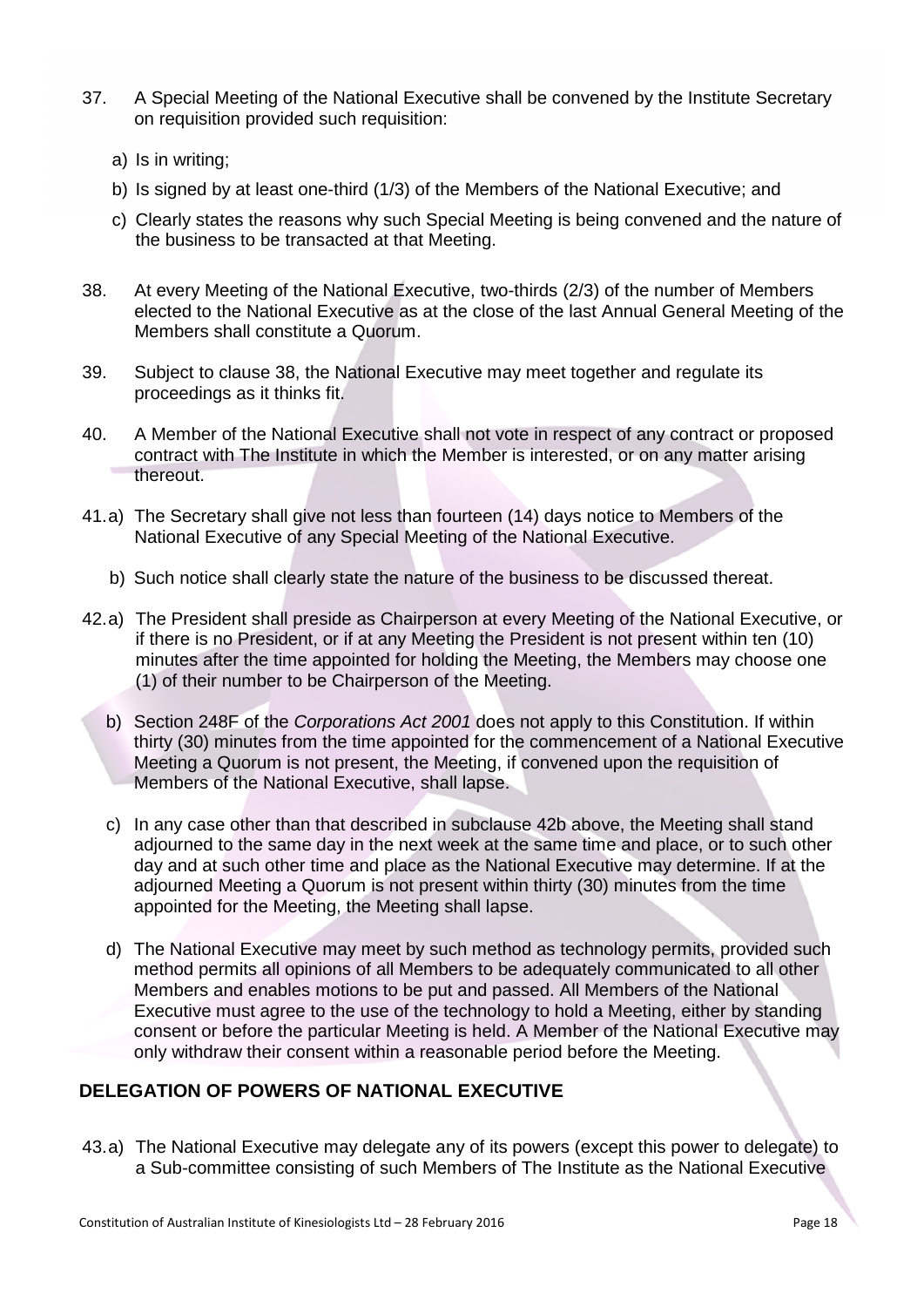thinks fit. In particular the National Executive may appoint all and any of the following Sub-committees:

- i. The National Executive Board;
- ii. The Course Accreditation Board
- iii. A Publishing Committee whose primary function is the establishment of such Journals, newspapers and other media for publishing information relevant to Members of The Institute as the National Executive may think fit;
- iv. A College or other educational institution providing training recognition of skills and accreditation; and
- v. An Ethics and Disputes Resolution Board to regulate and adjudicate upon standards of conduct of Members of The Institute.
- b) The National Executive may appoint any Member of The Institute to be a Member of a Sub-committee of the National Executive but at least one Member of the National Executive must be a Member of each Sub-committee.
- c) Any Sub-committee so formed shall in the exercise of the powers so delegated conform to any regulations that may be imposed on it by the National Executive.
- d) Any Sub-committee may elect a Chairperson of its Meetings unless the National Executive appoints such person.
- e) If no such Chairperson is elected or appointed, or if at any Meeting the Chairperson is not present within ten (10) minutes after the time appointed for holding the Meeting, the Members present may choose one (1) of their number to be Chairperson of the Meeting.
- f) A Sub-committee may meet and adjourn as it thinks proper or as otherwise directed by the National Executive.
- g) Questions arising at any Meeting of the Sub-committee shall be determined by a twothirds (2/3) majority of votes of the Members present unless otherwise provided.
- h) Sub-committees will report to the National Executive with their recommendations and policies for ratification by the National Executive.

# **ACTS NOT AFFECTED BY DEFECTS OR DISQUALIFICATIONS**

44. All acts done by any Meeting of the National Executive or of a Sub-committee or by any person acting as a Member of the National Executive shall, notwithstanding that it is afterwards discovered that there was some defect in the appointment of any such Member of the National Executive or person acting as aforesaid, or that the Members of the National Executive or any of them were disqualified, be as valid as if every such person had been duly appointed and was qualified to be a Member of the National Executive.

# **REFERENDA**

45. The National Executive may whenever it thinks fit poll the opinion of Members by way of referendum on any issue and if the National Executive does conduct such a poll the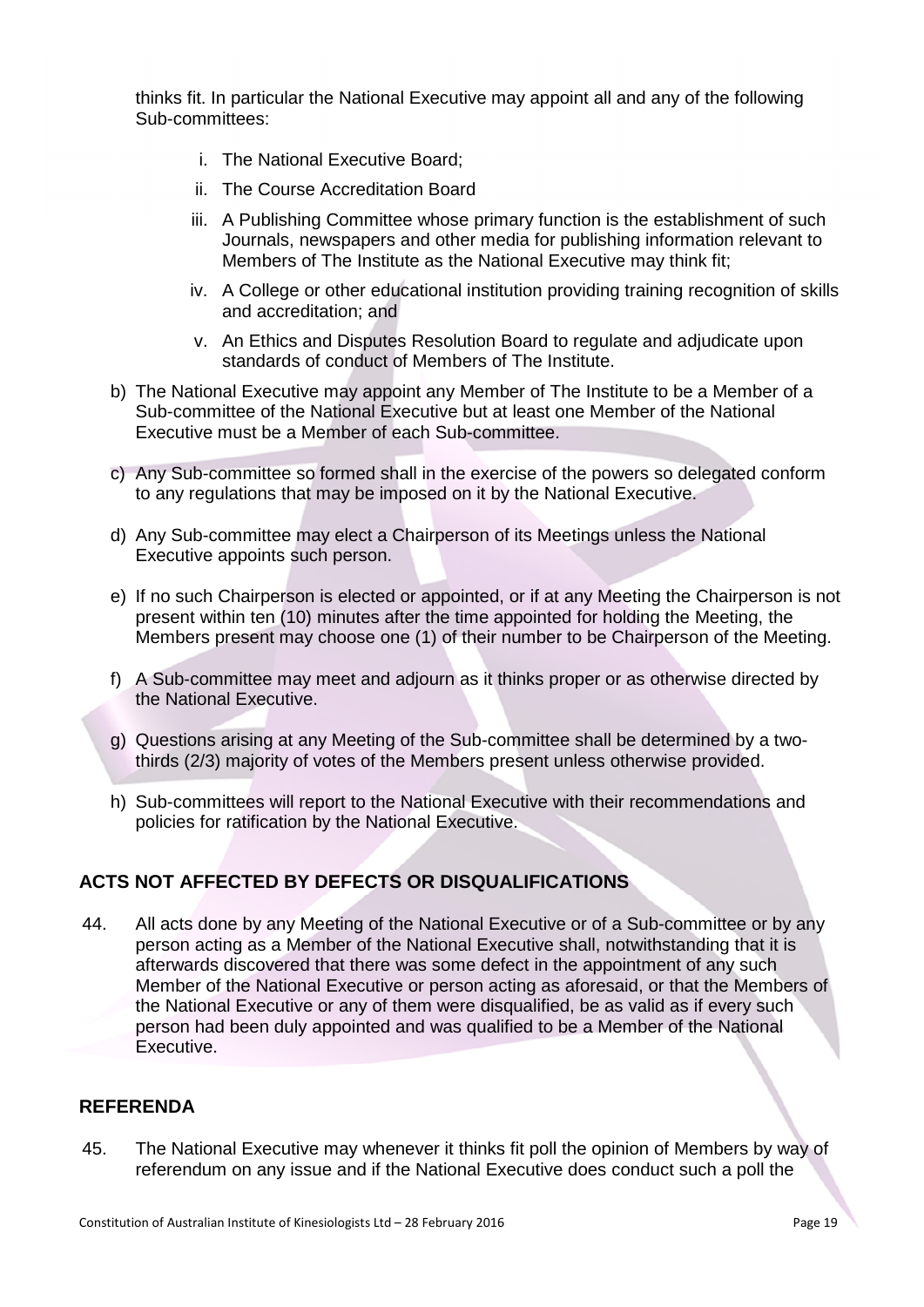National Executive must act in accordance with any directions express or implied in the results of such poll and in accordance with the spirit and intention expressed by the Members voting in the referendum so far as that can be discerned in all and any decisionmaking by the National Executive.

#### **BY-LAWS**

46. The National Executive may from time to time make, amend or repeal By-Laws, not inconsistent with these rules, for the internal management of The Institute and any By-Law may be varied or set aside by a General Meeting of Members. Once a By-Law has been ratified, set aside or varied by the Members in General Meeting the National Executive may not repeal, vary or amend that By-Law without the approval of seventy five percent (75%) of Members present and entitled to vote at a General Meeting of The Institute.

#### **ALTERATION OF RULES**

47. This Constitution shall not be altered without approval of seventy five percent (75%) of The Institute in General Meeting and notice to the Commissioner of Taxation.

This clause 47 may not be altered or omitted from this Constitution other than in accordance with this clause.

#### **FUNDS AND ACCOUNTS**

- 48. The funds of the Institute must be kept in the name of The Institute in a financial institution decided by the National Executive.
- 49. Proper books and accounts shall be kept and maintained either in written or printed form in the English language correctly recording and explaining the financial affairs of The Institute and any particulars usually shown in the books of like nature as required by the *Corporations Act 2001*.
- 50. All monies shall be deposited as soon as practical after receipt thereof.
- 51. All payments to be signed (cheque) or electronic banking by two (2) Members authorised by the National Executive.
- 52. Cheques must be crossed 'not negotiable', except those in payment of wages, allowances or petty cash recoupments that may be left open.
- 53. The National Executive shall determine the amount of petty cash, which shall be kept, on the imprest system.
- 54. All expenditure must be approved or ratified at a National Executive Meeting.
- 55. The National Executive must report to the Members for a financial year by:
	- a) Sending Members copies of: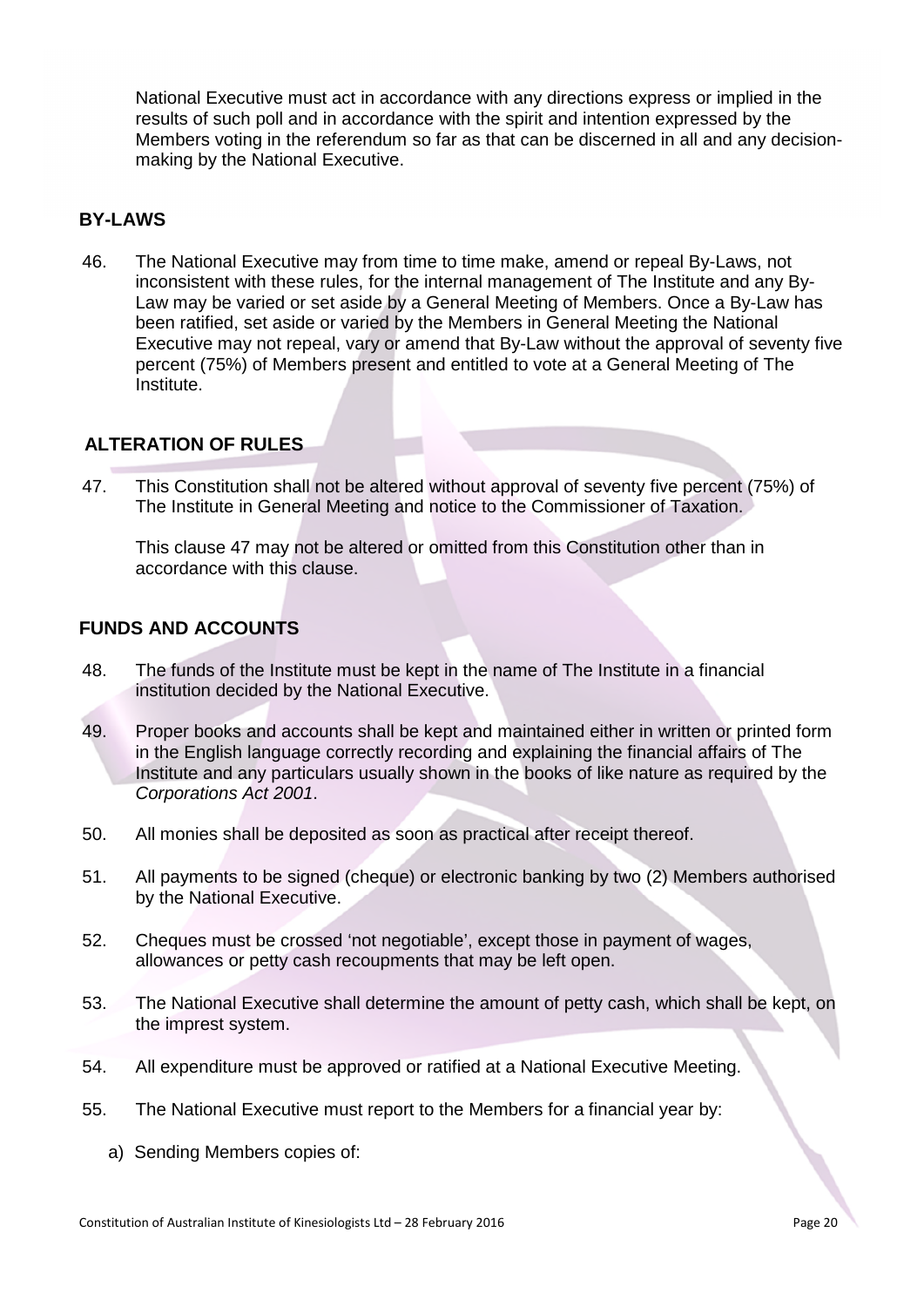- i. The Financial Report for the year;
- ii. The National Executive Report for the year; and
- iii. The Auditors Report for the financial year; or
- b) Sending Members a concise report for the year that complies with clause 56.
- 56. The concise Report for a financial year consists of:
	- a) A concise Financial Report for the year drawn up in accordance with the accounting standards prescribed by the *Corporations Act 2001*.
	- b) The National Executive Report for the year;
	- c) A statement by the Auditor:
		- i. That the Financial Report has been audited; and
		- ii. Whether, in the Auditors opinion, the concise Financial Report complies with the accounting standard required by the *Corporations Act 2001*.
	- d) A copy of any qualification in, and of any statements included in the emphasis of matter section of, the Auditors Report of the Financial Report; and
	- e) A statement that the Report is a concise Report and that the full Financial Report and Auditors Report will be sent to any Member free of charge if the Member asks for them.
- 57. The National Executive must report to Members under Clause 55:
	- f) No later than twenty one (21) days before the next Annual General Meeting after the end of the financial year; or
	- g) Within four (4) months after the end of the financial year; whichever is earlier.
- 58. The National Executive shall from time to time determine the time and places and under what conditions or regulations the accounting and other records of The Institute shall be opened to the inspection of Members not being Members of the National Executive. No Member, not being a Member of the National Executive, shall have any right to inspect any account or book or paper of The Institute, except as required by the law or by this Constitution, unless authorised by the National Executive or by The Institute.

Section 247D of the *Corporations Act 2001* does not apply to this Constitution.

59. The income and assets of The Institute, from whatever source they may be derived, must be applied exclusively to the promotion of the objects of The Institute as set out in this Constitution, and no portion thereof may be paid or transferred, directly or indirectly, by way of dividend, bonus or otherwise to the Members of The Institute PROVIDED THAT nothing herein contained shall prevent: the payment in good faith of remuneration to any officers or servants of The Institute; or to any Member of The Institute in return for any services actually rendered to The Institute; or for goods supplied in the ordinary and usual way of business; nor prevent the payment of interest at a rate not exceeding the rate for the time being charged by Bankers in Brisbane for overdrawn accounts on money